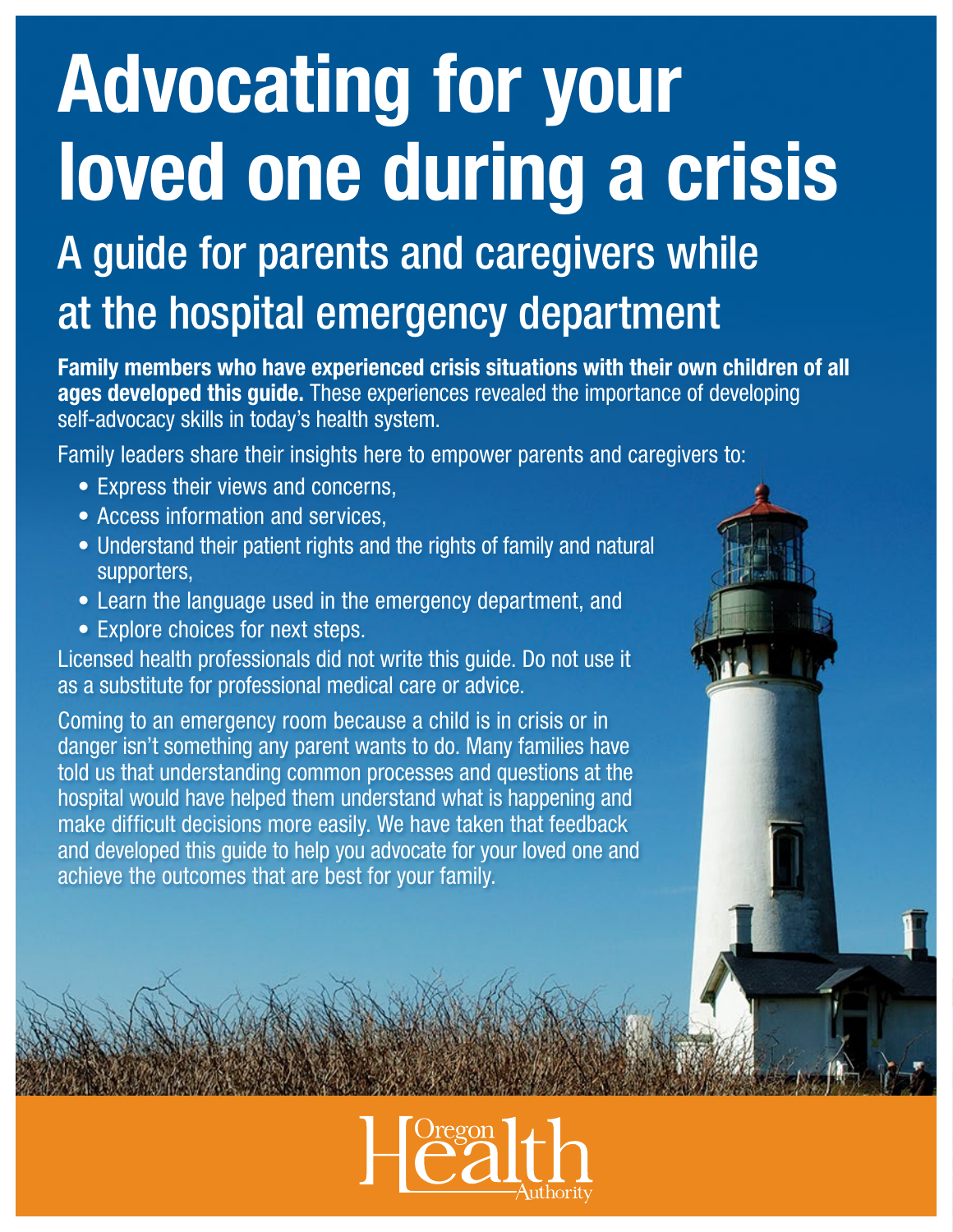# <span id="page-1-0"></span>Table of contents

| What to expect at the emergency department         | 3                       |
|----------------------------------------------------|-------------------------|
| <b>Before you leave the hospital</b>               | $\overline{\mathbf{5}}$ |
| When you are not satisfied with services           | 7                       |
| <b>Release to other levels of care</b>             | 8                       |
| <b>Safety planning at the emergency department</b> | 9                       |
| <b>Confidentiality — Understanding the basics</b>  | 11                      |
| <b>Safety precautions at home and at school</b>    | 13                      |
| What youth want parents and caregivers to know     | 15                      |
| <b>Common myths</b>                                | 17                      |
| Talking to family and friends about the crisis     | 19                      |
| After the crisis — Dealing with grief and trauma   | 21                      |
| <b>Resources and glossary of terms</b>             |                         |

Parent – Family Help Line 833-732-2467 [www.reachoutoregon.org](http://www.reachoutoregon.org)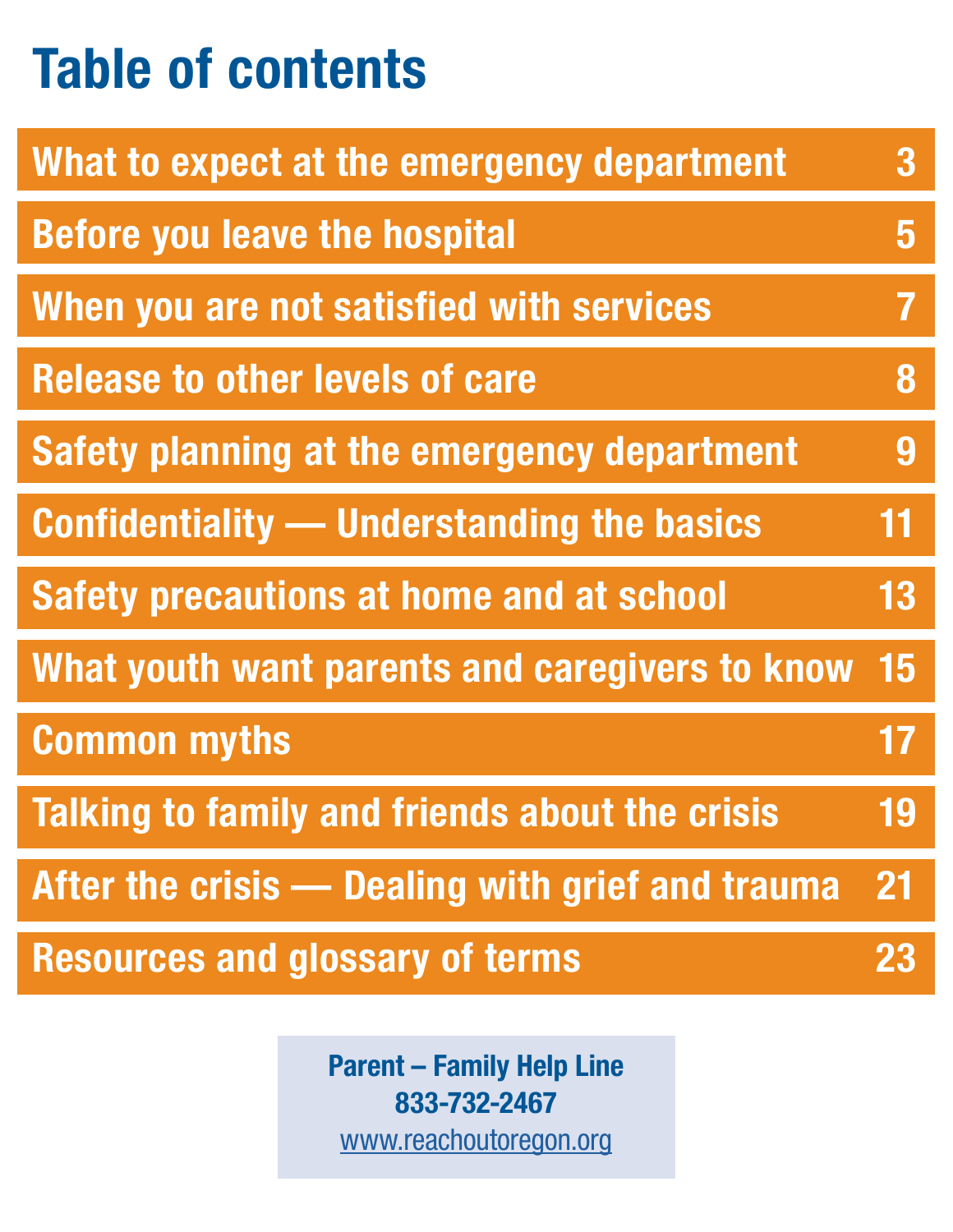### <span id="page-2-0"></span>What to expect at the emergency department

### Emergency department workers will:

- Stabilize and assess the patient (your child)
- Decide if there is an urgent danger from suicidal thoughts or a risk of harm to self or others
- Make clinically-informed plans for follow-up treatment

Whenever possible, bring someone with you or have them meet you at the emergency department. This person can help support you and take notes. That way you can focus on being completely present for your child.

### Check-in

- Explain what happened, why you are there and what you need.
- Provide basic information. Include name, address and insurance.
- Have the following with you in the emergency department:
	- $\circ$  All medications, or a list of medications, that your child is taking
	- Your child's health history
	- Names and phone numbers of your child's primary care provider, therapist, and other health providers.

### Medical health assessment

Emergency department staff will conduct an assessment that focuses on four areas:

- 1. General medical assessment
	- Blood pressure, temperature, etc.
- 2. Overall physical condition
	- This includes possible side effects of medicines or other drugs
- 3. Suicide attempt circumstances
	- $\circ$  What your child did to harm themselves
- Emergency medical treatment
- $\circ$  History of attempts
- If there was a suicide note
- $\circ$  What might have prompted the attempt (relationships with friends, school, family, etc.)
- 4. Overall mental state
	- $\circ$  How your child feels now (disappointed, angry, relieved, etc.)

Your child will receive treatment for immediate physical conditions first. You may hear this referred to as "medical treatment."

### Mental health assessment

The health professionals will assess the level of urgency for possible psychiatric admission. One or more of the following may ask you to speak with them in a private room:

- Emergency department doctor
- Psychiatrist
- Psychiatric nurse
- Mental health crisis worker

For your child's safety, they may be in a psychiatric hold room while they wait for a mental health assessment. These rooms are a relatively bare space. Medical staff may ask the child to change into a gown, scrubs and slippers.

If you did not bring this information, call someone to bring it to you.

Set up information in a portable file you can quickly grab or keep with you if you need it in the future.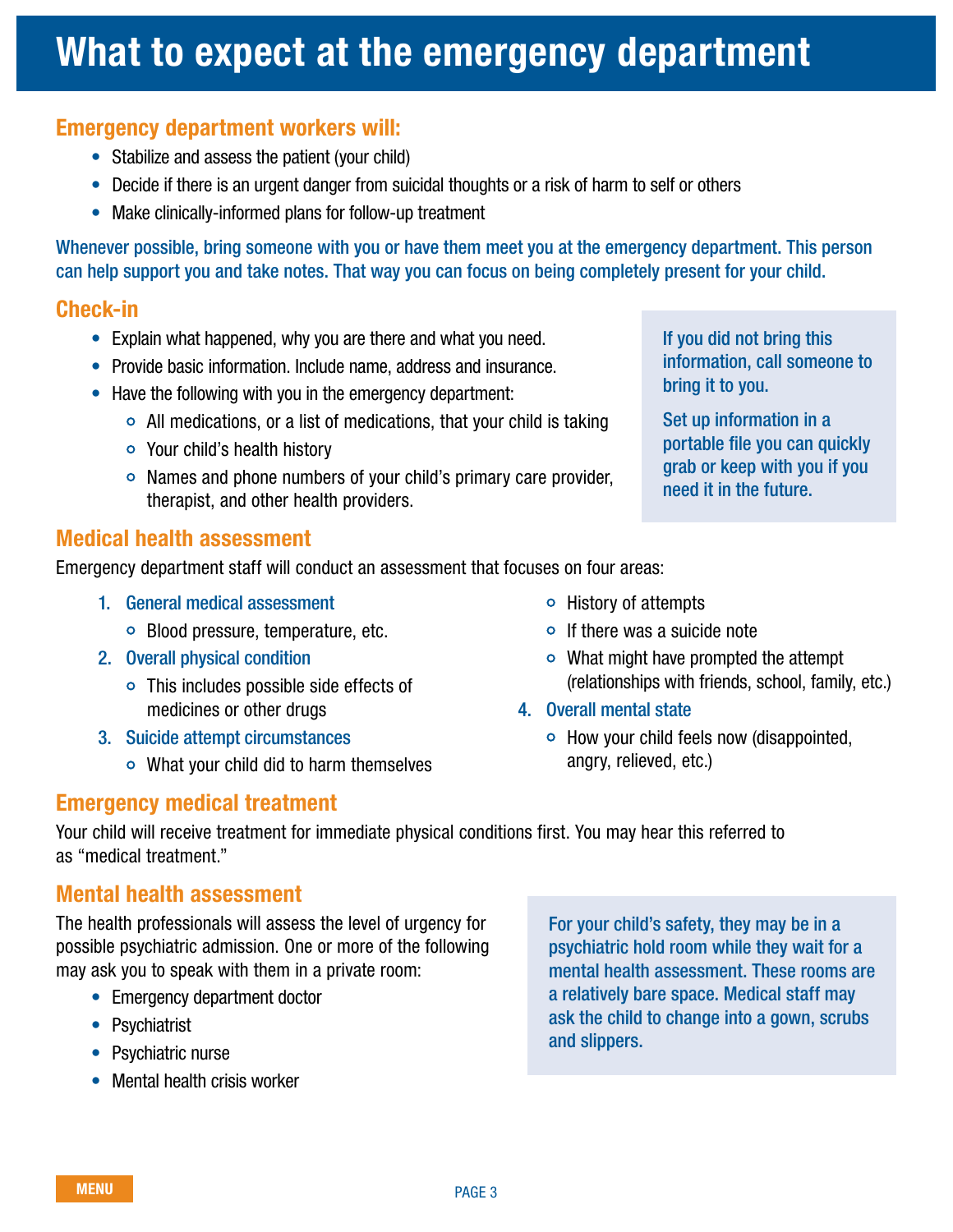### Questions from the person making the assessment may include:

- Why did you bring your child to emergency today?
- Did anything different than normal happen today or during the past week?
- Has your child attempted suicide before?
- Does your child have a history of harmful behavior (cutting, overdose, drug or alcohol use)?
- Are there any recent or near future events that distress your child?
- Do you know of anything that may have prompted the attempt?
- Is there abuse or a possibility of abuse, including bullying? Is it occurring at school, in the home or somewhere else?
- How is your child doing at school?
- Is there a family history of mental illness, addiction or suicide? Are there medicines that helped that family member?

### Suicide risk assessment

The emergency staff will assess your child's risk for suicide. This is more than just asking your child if they are actively thinking about suicide. A child may not have suicidal thoughts in the safety of a hospital. However, they may be at risk of an attempt again after returning to stresses at home or at school. An assessment should include:

- Reviewing current medications, including any alcohol or illegal drug use
- Setting up follow-up care, which includes:
	- The ability to look after themselves
	- Need for peer support, and
	- Other community-based services
- Thinking about what will happen after the emergency department visit. This includes returning home or moving to other levels of care.

You may hear about risky behavior or things you did not know about. Hearing this may be shocking. Try your best to not show a reaction or ask for more details. Instead, make sure the safety plan covers the behavior. You will have a chance to address your own emotional shock and concerns after the immediate crisis.

### How to advocate for you and your child in the moment

Be clear about why you are in the emergency department and what you want for your child. Ask questions about the safety plan and follow-up care. If the hospital wants to release your child to go home and you don't feel you can keep them safe, listen to your instincts. Clearly explain your reasons. Is your child a risk to themselves or others? Will your child be alone at times during the day or night?

### *If you don't believe your child will be safe, do not sign the release from the emergency department.*

Contact the hospital patient advocate and the Oregon Health Authority ombudsperson immediately. File a complaint documenting your objections.

When answering the emergency staff questions, try to be brief. Staff are looking for specific information. This information will help them provide the best care for your child. It will help them stabilize. evaluate, and determine what to do next.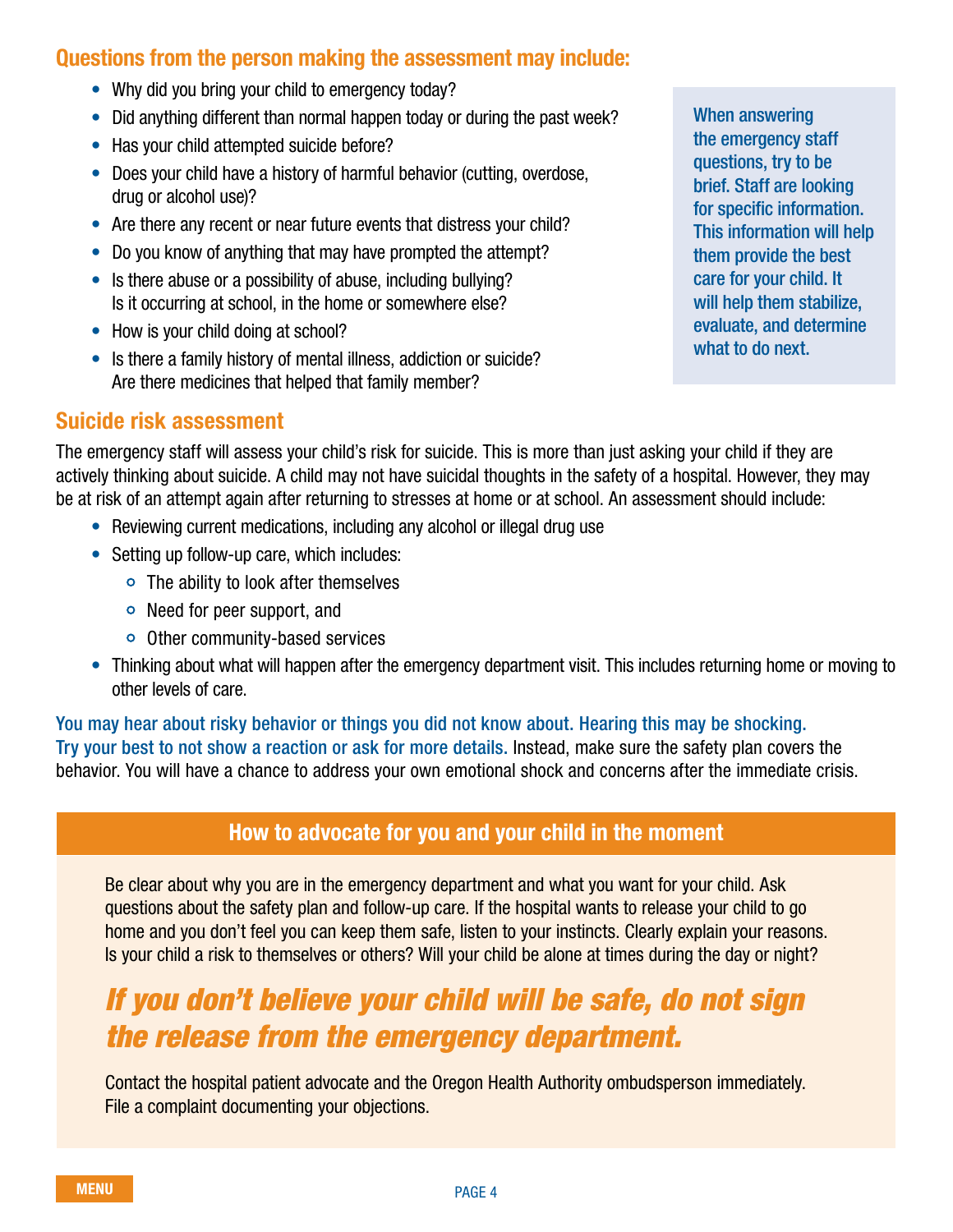# <span id="page-4-0"></span>Before you leave the hospital

### Release from the emergency department

Based on the evaluation of your child, you may be given several recommendations. Your child may be cleared to go home, transferred to an inpatient or residential treatment setting, or referred into a community-based program to help you make a plan for long-term treatment. If you are home and you didn't receive answers to all the questions below, it's not too late to contact the emergency department staff and ask them.

### Questions to ask the emergency department person who does the assessment:

- 1. For the doctor or nurse: When can I expect a psychiatrist or behavioral health professional to do a mental health assessment of my child?
- 2. Has my child signed a release of information form for the provider to talk to others (primary physician, providers, school, etc.)?
- 3. Have you performed a full suicide risk assessment? What are the results?
- 4. What did they find? What are the possible underlying reasons (diagnoses) and possible options for treatment?
- 5. Will my child be admitted to a hospital or psychiatric bed? What type of ongoing care is needed?
- You have the right to ask the doctor or other health care worker for written information about your child's diagnosis and ideas for next steps.
- You also have the right to ask for a second opinion and to read the hospital's discharge or release policies.
- The emergency department is often overwhelming and there may be a lot of new information.
- It is okay to ask questions if you don't understand or you don't agree with what is being planned.
- 6. Will my child need any medications? How long will my child need to take it?
- 7. Should I carry naloxone to use with an opioid overdose? How do I use it? Where can I get it?
- 8. Do you have referrals for specific professionals?
- 9. What should I do to make sure my child is safe? Are there warning signs I should look for to prevent a suicide attempt?
- 10. What should I do in the event of another crisis or if I feel like another crisis is building? Who should I contact?
- 11. How do I interact with my child moving forward? Are there questions I should ask my child?
- 12. Is there a family support specialist in the area? If so, have they been contacted to assist my family? How can I get in touch with one?
- 13. What support or services are available if we must wait for treatment?

Family support specialists have experience raising a child with behavioral health challenges and are trained and certified to help other families navigate systems and advocate for themselves. In some areas of the state, there are also youth support specialists available who are trained, certified and have experience. They can walk with your child through their recovery. Ask your child's provider or a family support specialist about contacting a youth support specialist in your area.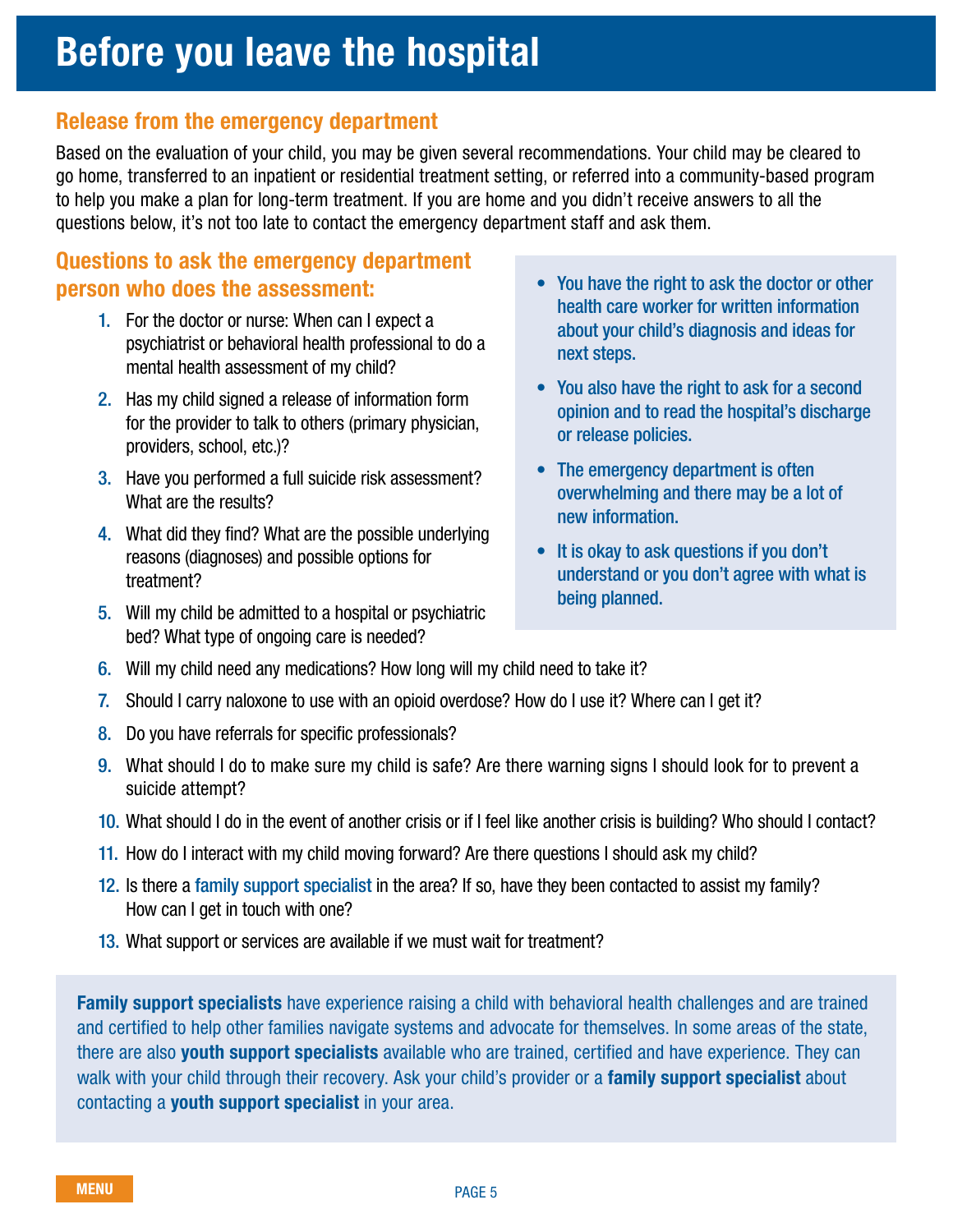### Going home

If you are going home, you should receive a written plan with information about after-care, safety and finding and setting up follow-up services.

Be sure to discuss:

- A safety plan with the person who did the mental health assessment, your child, and yourself or another caregiver. Make sure it has phone numbers for you or your child to call if you have questions or concerns.
- Safety precautions especially how to make a plan to lock up, remove or make safe anything that could be used in a suicide attempt. This includes guns, medications, drugs, alcohol, rope, chemicals, etc.
- Information on taking care of your loved one after an attempt.
- A set follow-up appointment within the next week. This may be with an outpatient therapist or with a community-based team, if available.
- Prescriptions for any medications Be sure the first prescription is filled before you leave the hospital or immediately after. Also, make sure you understand what the medications are for and any possible side effects that may need immediate attention.

### Be sure you can answer the following questions before leaving the hospital:

- 1. How do I act with my child once we are home? What should I do or say?
- 2. What warning signs should I look for?
- 3. What do I do if I think my child is becoming unsafe?
- 4. What is the plan for what my child will do or say if they feel unsafe?
- 5. Who does my child want to involve in next steps?
- Connections to peer support or other community-based support This may include a family support specialist for you or a youth support specialist for your child.

### *See the safety plan page of this packet for more information.*

If your child is held in the emergency department for more than 24 hours waiting for a bed to become available, contact the Child and Family Behavioral Health Unit at the Oregon Health Authority, 503-957-9863.

If you say you are not taking your child home due to safety concerns, Child Protective Services (CPS) may be called. If this happens, do your best to stay calm. Child Protective Services does not want to take custody of a child when someone can care for them. Ask the CPS staff to help you negotiate a safety plan with the emergency department staff and/or request a **family support specialist** who can help you work through next steps.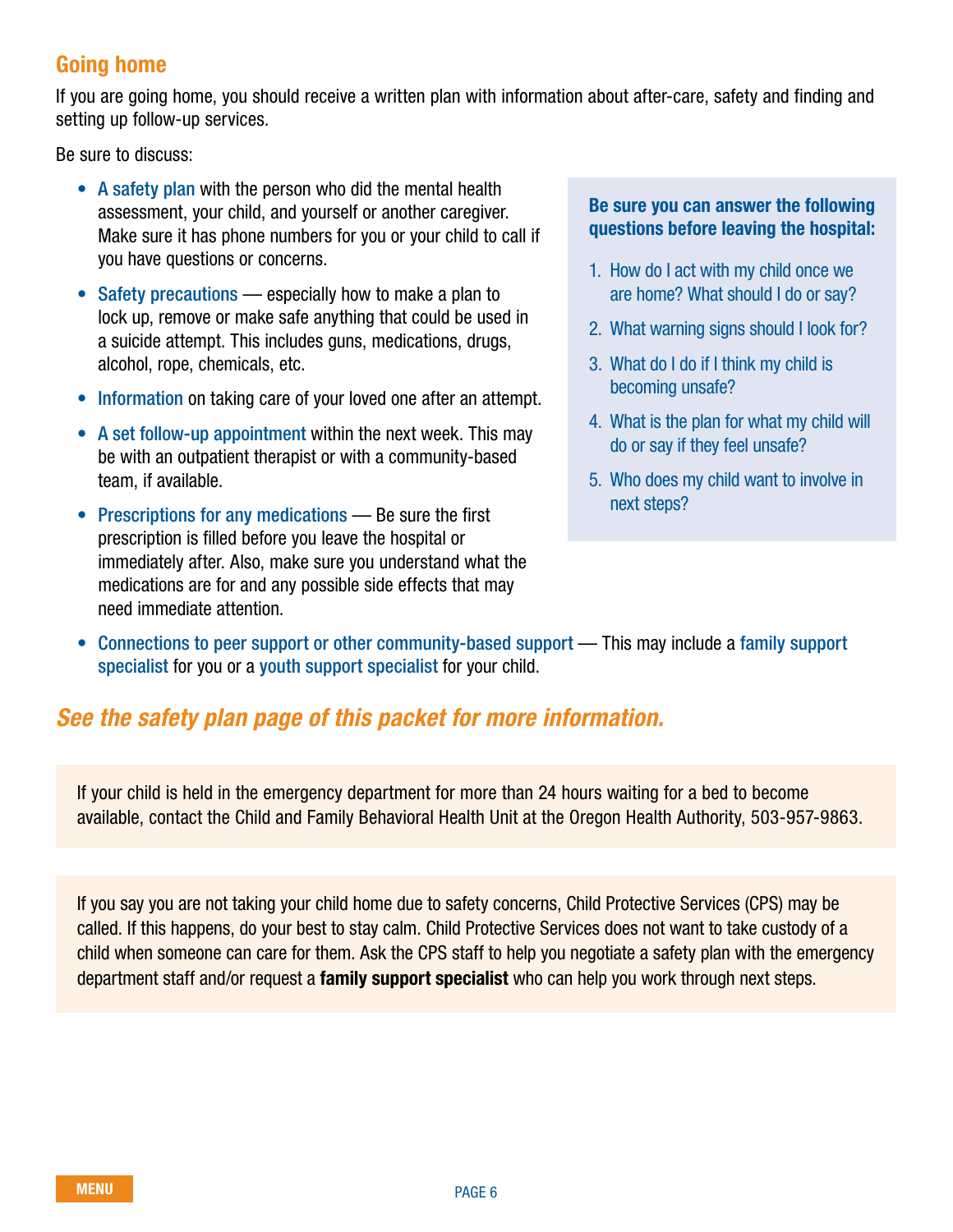### <span id="page-6-0"></span>When you are not satisfied with services

Before filing a complaint or concern, try requesting the service you need directly from the hospital staff or the crisis worker. The Patient's Bill of Rights can tell you more about your rights. The hospital staff or a family support specialist should be able to locate it for you or you can look up "U.S. Patient's Bill of Rights."

### Filing a concern or complaint

A complaint is a concern you may have with any aspect of health care services or with the provider of your health insurance. Sometimes it is also called a grievance. Examples include:

- Interactions with staff that you felt were insensitive, shaming or otherwise offensive
- Requested service or help was not received
- Receiving incorrect services or medication
- Condition of facilities
- Unreasonably long wait times
- Refusal to provide an interpreter or asking a family member to interpret

Filing a complaint is a way to improve how or what services are provided in the future. A change in services or procedure will not happen right away. It will likely take a while to process your concern and to see a change, but try to stick with it. This is how systems adapt and get better.

Oregon Health Authority has an ombudsperson who can help you. An ombudsperson is a public advocate officially charged with investigating complaints and resolving them quickly. Call 1-877-642-0450 (toll free) or call or text (503) 957-9863.

### Filing a concern with your coordinated care organization (CCO) or Oregon Health Plan provider

Each coordinated care organization (CCO) has a written grievance process which should be on their website. You may call customer service to ask for help. The number is located on your insurance card. It is also a good idea to submit a written request or complaint. If you send a written request or complaint, the CCO must reply in writing as well, usually within 5 work days.

### Filing a concern with your private insurer

Each private insurer has its own method of filing a complaint. Look on their website and search the terms "grievance" or "complaint." You may also file a concern about your insurance company with the state at the Division of Consumer and Business Services (DCBS) at<http://dfr.oregon.gov/gethelp/Pages/file-a-complaint.aspx>or by calling 888-877-4894.

### Filing a concern about the hospital with the state

If you filed a complaint with your CCO or health plan provider and are dissatisfied with the outcome, you can submit your complaint to the state either through the Governor's Advocacy Office or through the Oregon Health Authority at <http://www.oregon.gov/oha/HSD/OHP/Pages/Complaints-Appeals.aspx>

### Filing a concern about Child Protective Services or services for children with intellectual or developmental disabilities

Department of Human Services, Governor's Advocacy Office (8 a.m.–5 p.m.): 1-800-442-5238

If you have any questions or concerns, seek out your family support specialist to assist you with the process or call the state's Child and Family Behavioral Health Unit at 503-957-9863.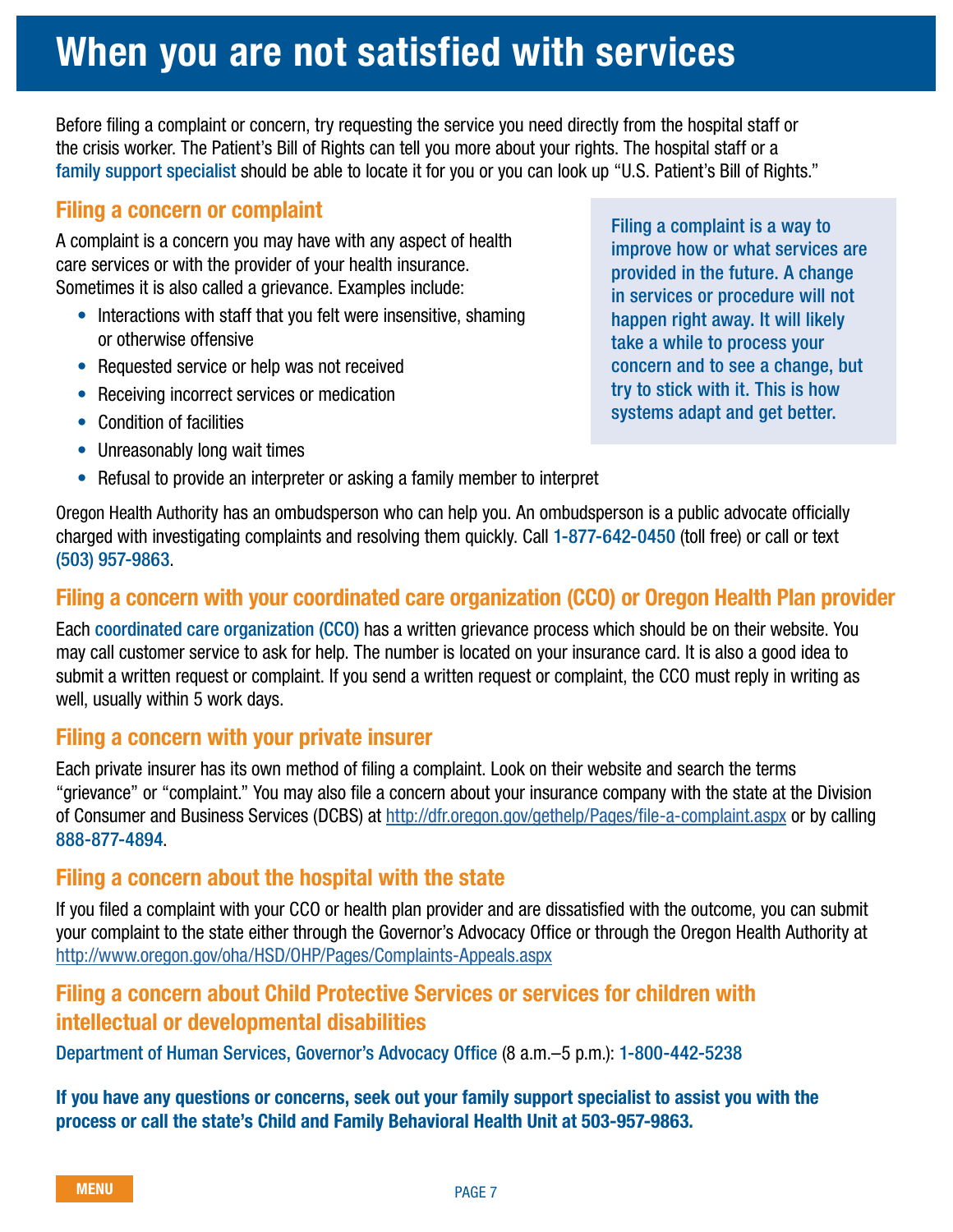### <span id="page-7-0"></span>Release to other levels of care

Many levels of care exist to meet your child's clinical and behavioral health needs. Safety is the most important factor in deciding the next steps for your child. Understanding the possible treatment levels will help you share in making the best decisions.

### Most youth will leave the emergency department with a doctor's advice to follow up with a community doctor, therapist or psychiatrist.

If your child's condition is not stable enough for this option, you and the doctors may decide you need a higher level of care to further assess and stabilize your child. If this is the case, they will look for an available space in an inpatient care facility, which will be referred to as a "bed." If there are no available beds, your child may be sent home until one is open or they may stay in the emergency department. If a bed is available while you are in the emergency department, the staff there will discuss transportation with you.

Be sure to ask the emergency department staff and the place where your child is going about what they will be allowed to have at the new location. Each place has rules about clothing, personal belongings, cell phones, etc.

### Levels of care:

- Outpatient services: There are outpatient programs with different intensities or specialties. Some, like Early Assessment and Support Alliance (EASA) and Wraparound, specialize in early intervention with a psychotic episode or intensive community treatment services. These can include treatment and skills training in your own home several times a week. There are specialists for substance use disorders, trauma, eating disorders, etc.
- Acute care: Short-term, inpatient hospital care with the goal of stabilization. Hospitals in Oregon that have psychiatric inpatient units for children under 18 years old are Unity Center for Behavioral Health in Portland and Providence Willamette Falls in Oregon City.
- Subacute: Brief, intensive services provided in a residential setting. Youth receive a psychiatric assessment and have access to mental health professionals. The goal of this type of care is achieving behavioral health stabilization to prepare them for the next phase of care. Facilities in Oregon that offer subacute care are Trillium Children's Farm Home, Trillium Parry Center and Albertina-Kerr.
- Residential treatment services: There are other residential treatment centers that may not accept Medicaid, but do accept commercial insurance or private payment. They involve outdoor programs, non-medical programming, or specialized therapeutic or medically supervised treatment. Talk to a **family support specialist** or your child's provider for more information about these services.
- Substance use disorder treatment programs: Short-term, inpatient care for youth recovering from alcohol and drug use. These programs provide a variety of treatment methods including recovery skills, life training skills, self-help, group and individual therapy, and relapse prevention.
- Psychiatric residential treatment services (PRTS): Short-term, residential services for children and youth that require 24-hour support for emotional and behavioral challenges. Children and youth participate in therapy, therapeutic activities and school. There are several of these facilities in Oregon, including Jasper Mountain, Trillium Children's Farm Home, Trillium Parry Center and Kairos New Beginnings.
- Secure Children's Inpatient Program (SCIP) and the Secure Inpatient Adolescent Program (SAIP): State hospital level of care for children and youth who need longer term care and intensive therapy services. Children and youth participate in individual and family therapy, therapeutic skills groups and go to school at that location. SCIP is a section of the Parry Center that accepts children 12 years of age or younger. SAIP is a section of the Children's Farm Home that cares for youth age 13–18 years.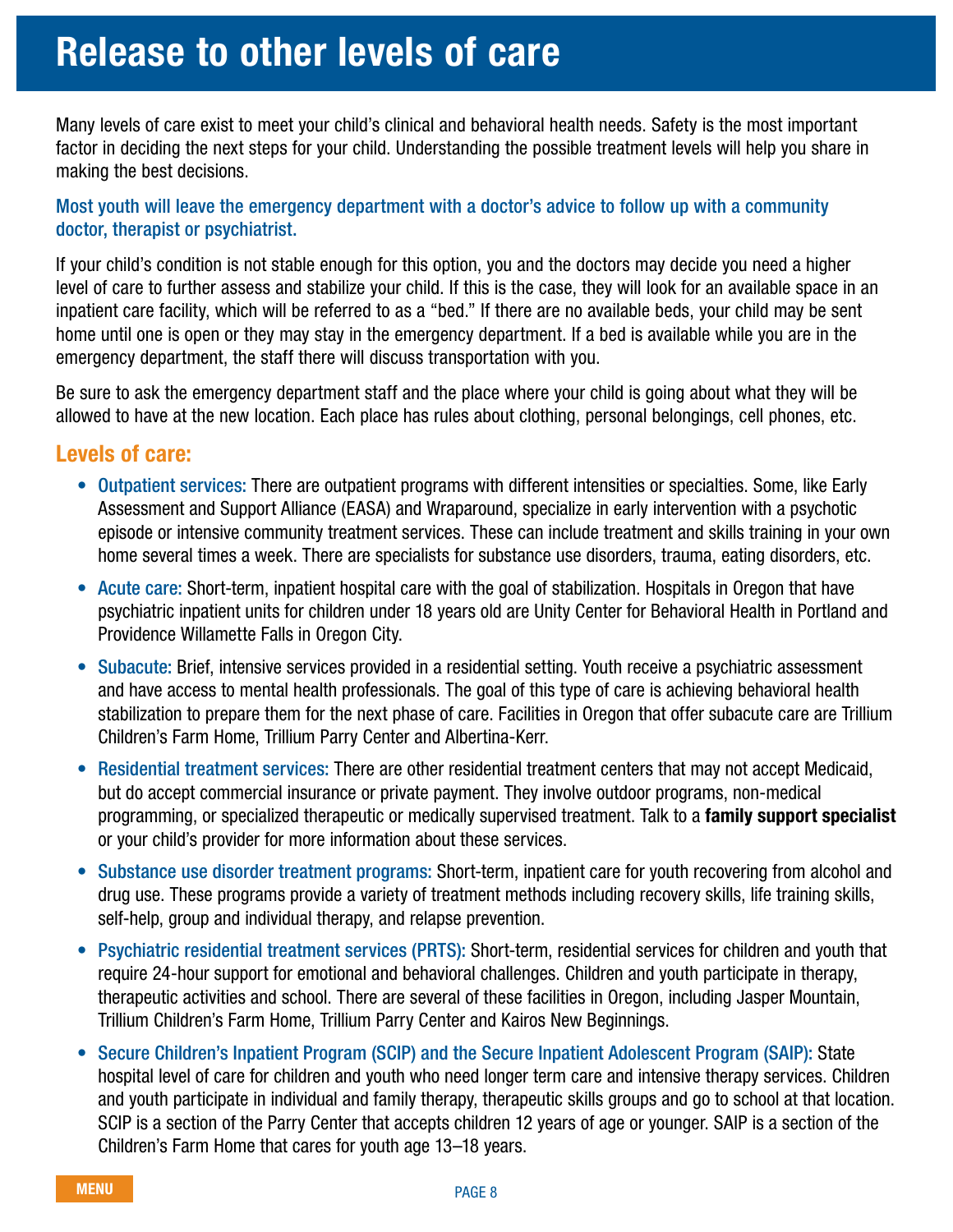### <span id="page-8-0"></span>Safety planning at the emergency department

When youth come to an emergency department with suicidal thoughts or actions, it is normal to develop a "safety plan" before leaving the hospital. The goal of the plan is to state how everyone will support safety from suicide risk or overdose and to help everyone feel that returning home following the crisis is safe.

A crisis worker should lead a discussion to develop the safety plan. The discussion must include the youth and all family members who will help with any part of the plan. Because suicidal urges may come and go, safety plans help the youth and family develop ways to cope when the risk of suicide is high.

### Making a safety plan with your child

A safety plan is designed to guide you and your child through a crisis. As your child goes through the steps in the plan, they can identify relationships and activities that give them hope and make them feel safer. The plan should be easily understood by anyone who is a part of it. Make copies and post one in a common space in the home, like on your fridge. Your child will guide the first section of the plan. It is about what they can do to ensure their own safety, including the following:

- 1. Recognize your personal warning signs. What thoughts, images, moods, situations and behaviors tell you that a crisis may be developing? Write these down in your own words.
- 2. Use your own coping strategies. List things you can do on your own to keep you from acting on urges to harm yourself.
- 3. Name others who may offer support and distract you from the crisis. List people, friends, things you can do with others and social settings that may help take your mind off of difficult thoughts or feelings.
- 4. Identify family members or friends who may help to solve a crisis. Make a list of people who are supportive and who you feel you can talk to when under stress.
- 5. List mental health professionals or agencies. Make a list of names, numbers and locations of clinicians, local emergency rooms and crisis hotlines you are willing to contact. Put the Lifeline number (800-273-8255) and the Oregon Youthline number (877-968-8491) into your phone. For a text option, text "teen2teen" to 839863.
- 6. Ensure your home or where you are going is as safe as possible. Have you thought of ways you might harm yourself? Develop a plan to limit access to weapons, poisons, medications, etc.

### Additional steps in the safety plan to talk about with family members:

- 7. Ways your parents, family and friends will recognize you need help: What signs might the people closest to you see that you might not notice for yourself?
- 8. Things that are helpful for you to hear from the people in your close circle: List the ways you can best hear concerns from others.
- 9. Things that are definitely not helpful to hear: List words, reactions or emotions that are activating for you. Ask for people to be careful to avoid these and choose other helpful ways to communicate with you.
- 10. Who will help your child call health professionals or a crisis hotline if they is unable to do it for themselves? This includes siblings or childcare people who may have to make a call.
- 11. What will be done at home to create a safe place for everyone who lives there? This includes suicide safety steps like locking up or removing medications, weapons, alcohol and sharp items. It also considers the needs of siblings, childcare and pets in the event of another crisis.

The plan you develop today in the emergency department is likely to change over time and with progress in treatment and recovery. Be flexible with the changes that need to happen and edit the plan as needed. The goal is to have a useful plan everyone understands.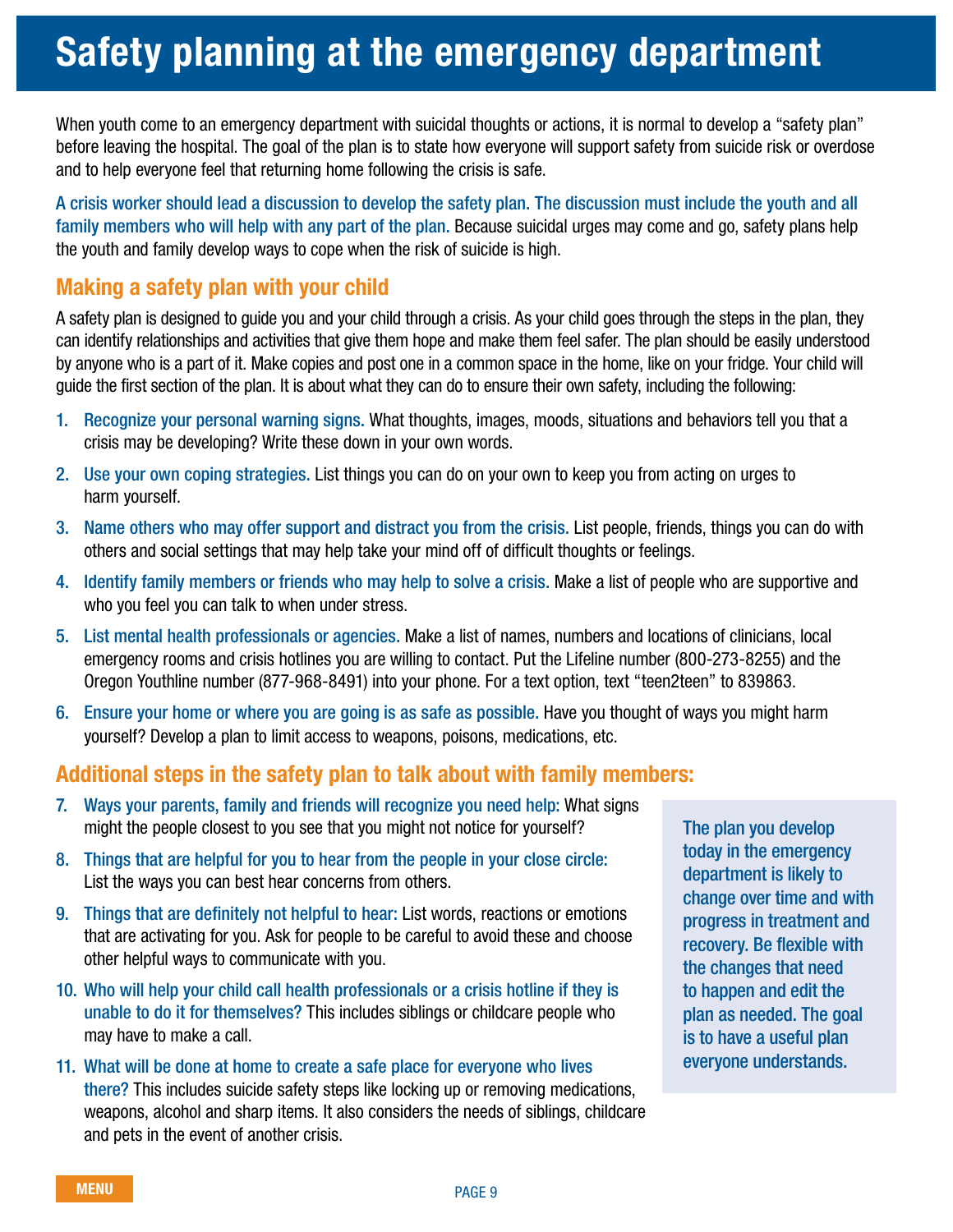### Example of a safety plan template

Warning signs that a crisis may be developing (mood change, thoughts, images, situations, behavior).

| Things I can do to take my mind off my problems without contacting another person (relaxation techniques,<br>physical activity, pleasurable activity).                                                                               |  |
|--------------------------------------------------------------------------------------------------------------------------------------------------------------------------------------------------------------------------------------|--|
|                                                                                                                                                                                                                                      |  |
|                                                                                                                                                                                                                                      |  |
|                                                                                                                                                                                                                                      |  |
| People and social settings that can distract me:                                                                                                                                                                                     |  |
|                                                                                                                                                                                                                                      |  |
|                                                                                                                                                                                                                                      |  |
|                                                                                                                                                                                                                                      |  |
| Things my family can say or do to support me:                                                                                                                                                                                        |  |
|                                                                                                                                                                                                                                      |  |
|                                                                                                                                                                                                                                      |  |
| $3.$ $\overline{\phantom{a}}$                                                                                                                                                                                                        |  |
| Things my family should avoid saying or doing.                                                                                                                                                                                       |  |
|                                                                                                                                                                                                                                      |  |
|                                                                                                                                                                                                                                      |  |
|                                                                                                                                                                                                                                      |  |
| People I can ask for help:                                                                                                                                                                                                           |  |
|                                                                                                                                                                                                                                      |  |
|                                                                                                                                                                                                                                      |  |
|                                                                                                                                                                                                                                      |  |
| Professionals or agencies to call in a crisis:                                                                                                                                                                                       |  |
| Clinician (therapist) name: <u>contract the contract of the contract of the contract of the contract of the contract of the contract of the contract of the contract of the contract of the contract of the contract of the cont</u> |  |
|                                                                                                                                                                                                                                      |  |
|                                                                                                                                                                                                                                      |  |

Suicide Prevention Lifeline Phone: 1-800-273-TALK (8255) | Oregon Youthline: 877-968-8491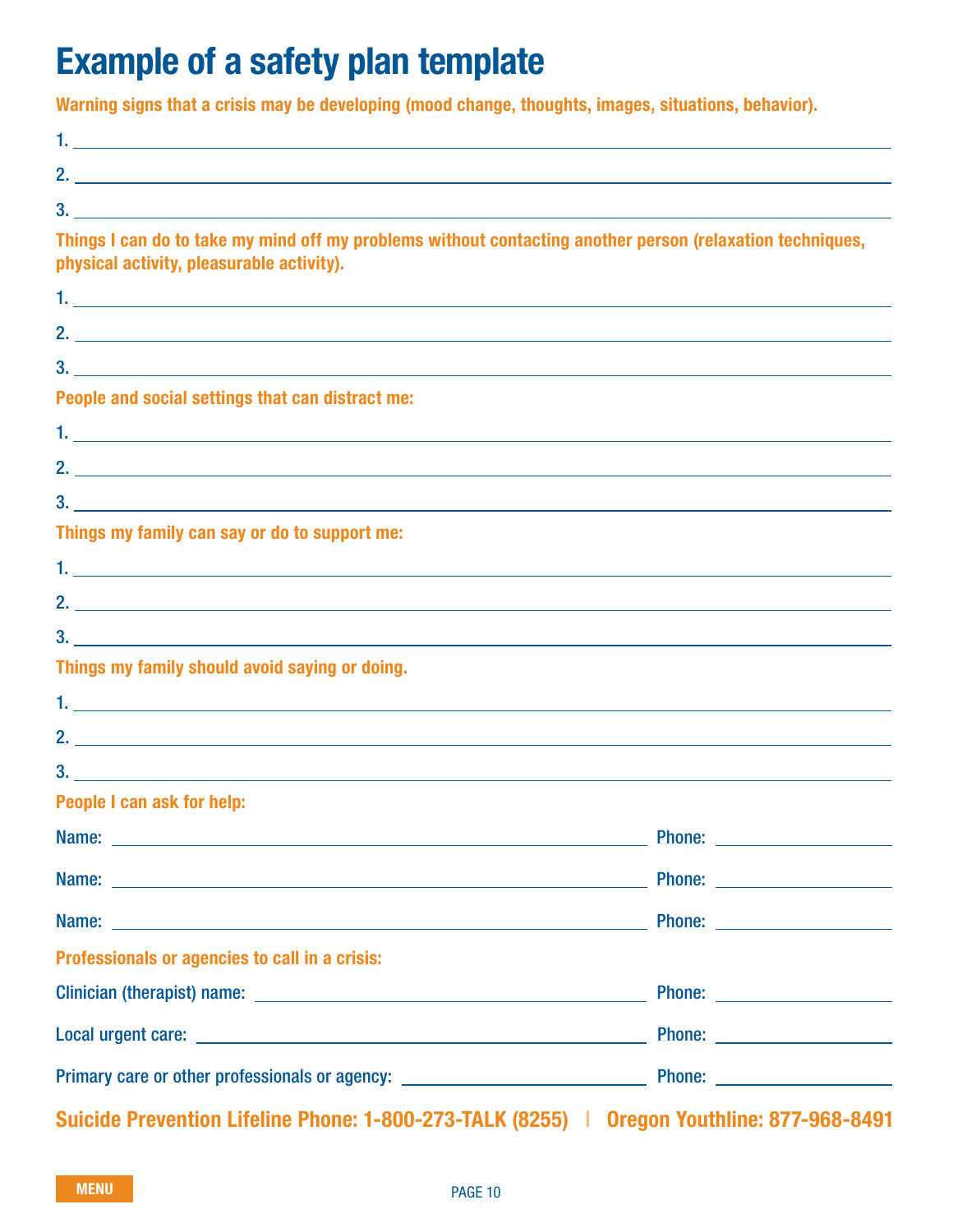# <span id="page-10-0"></span>Confidentiality — Understanding the basics

HIPAA stands for the Health Insurance Portability and Accountability Act. This federal regulation created national standards to protect patient identifiable information in health records. HIPAA also allows a patient greater access to his or her own records. HIPAA is confusing to most people and may be misused.

### Understanding these basics will help you with important paperwork and decision-making.

A signed Release of Information (ROI) form is necessary for the hospital to discuss medical information with anyone other than the patient or legal guardian. It also allows the hospital to transfer your child's medical information to another medical or mental health provider. A youth age 14 or older can sign an ROI.

#### For youth under the age of 14

In most cases, the parent or guardian that will consent to medical care and releases of information. At age 14, a youth can access and consent to care without a parent's permission. However, if the youth is a minor, the parent or guardian must be included in the youth's care before treatment ends. Depending on their age, minors can request certain levels of confidentiality and consent to some health care matters. Please know that health care professionals may be able, or even required, to disclose certain health information about minor patients to state agencies (such as communicable diseases or suspected abuse or neglect).

### What kind of information is included in HIPAA?

Protected health information (PHI) is any information that could identify a person, such as name, address, birthday, Social Security and phone number. It also includes any information about your health, diagnosis or treatment. You can authorize your provider to discuss your needs without giving the details of what you talked about in a treatment or therapy session.

Signed consent is you or your legal guardian's agreement that you:

- Understand the treatment you will get
- Authorize and allow the treatment, and
- Understand how private information will be shared.
- Informed consent for health services should include:
	- A description of the treatment the patient will get
	- A description of other treatments
	- A description of risks and benefits of each treatment.

### Confidentiality for substance abuse treatment programs (42CFR Part II)

This is a federal regulation, like HIPAA. However, it only applies if you are a current or past patient of a substance abuse treatment program that gets federal funds. The program and its staff cannot disclose that you are or have been a patient, nor whether you have any current or past problems with substance use or abuse.

Exception to confidentiality — Medical providers can tell parents about a diagnosis or treatment plan when the youth's condition has deteriorated, there is a need for surgery, there is a risk of suicide or inpatient treatment is necessary.

It is good to have a calm discussion with your child and the provider about signing a release of information (ROI) form specifying what medical information can be shared. Most ROI forms indicate what information is to be released, to whom and for how long. Discuss how this will help you support your child.

### You do not need a ROI to develop a safety plan or to give information to your child's regular physician or other health care provider.

For more information, search "Minor Rights: Access and Consent to Health Care" or visit this website: [www.oregon.gov/oha/ph/HealthyPeopleFamilies/Youth/Documents/minor-rights.pdf](http://www.oregon.gov/oha/ph/HealthyPeopleFamilies/Youth/Documents/minor-rights.pdf)

A minor is any person under the age of 18.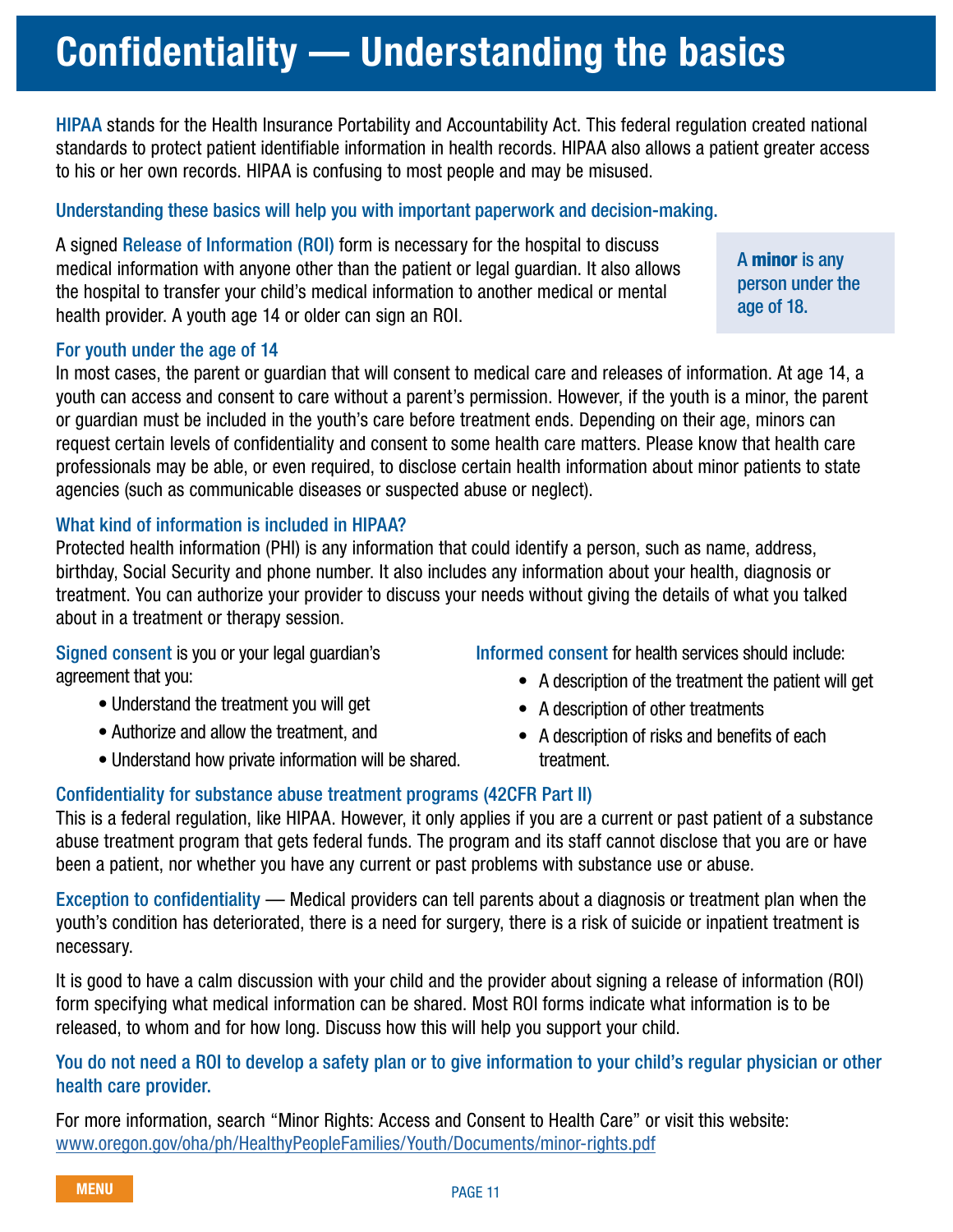## Q and A for parents and youth

### For parents or guardians

### What can I tell a provider if my child has not signed a release of information?

HIPAA and all other confidentiality rules do NOT control what you say about your child to a provider. It only controls what the provider says to you. Tell the provider what you know about your child's behavior, things that are happening at school or with friends and family, and what concerns you about past or future events or behavior.

### What can a provider tell me if my child has not signed a release of information?

Chemical dependency and domestic violence programs cannot tell you if your child is participating in their program. However, providers can talk to you when it is helpful for your child's treatment. The provider can guide you in how to talk with your child about developing a plan of care, a safety plan or a relapse prevention plan. They can also help you talk to your child about the benefits of signing a release of information that meets the privacy needs of your child and your own need to know when and how to help. *Providers must involve you when there is a threat of suicide or homicide or speedy medical treatment is needed.*

### What can I say to my child about signing a release of information?

It will be helpful to openly talk about what information you want to know and what you will do with that information. One way to guide that talk is to focus on how you will work together to stay safe and what you may need to do in case of a crisis. You do not need to know what happens in therapy, only what you can do to help with your child's progress.

### What is the goal of signing a release of information?

The goal for the parents and the youth is to have a real talk about sharing the responsibility for safety and planning for wellness, harm reduction and relapse prevention. This is an opportunity to share concerns, reassurances and plan responsibly together.

### What can I do if I think a provider has violated HIPAA rights or is unwilling to honor a request for information?

File a grievance with the specific agency and the state. You can find these forms online or at the front desk of the agency or ask how to contact a family support specialist or youth support specialist.

### For youth

### Why would providers need to share information about me?

Providers use your information to work with each other to give you the best treatment. You can specify exactly who you give permission to and for how long. Some examples of why your information would be used include:

- Your primary care provider needs to talk to your psychiatrist about medications because they can interact badly with each other.
- Your care coordinator wants to make sure that all the people in your life are following through with what they said they would do.
- Your parents or family members want to help create a safety or relapse prevention plan so they know how you want them to support you.

### How do I know who is allowed to share my information?

For the most part, if you are over the age of 14, you are responsible for signing a release of information (ROI). This form says that you give permission for one provider to talk to another provider or person, like your parent. It also means that you can limit what is shared or cancel the ROI at any time.

### What if I don't give my permission?

Providers must do what you say about releasing information unless keeping the information confidential might cause danger to yourself or others. The provider must release information to keep you or others safe.

### When can providers talk to parents?

Providers can talk to parents when it is clinically appropriate and make sense as part of your treatment. This would not include the details of what you say in treatment. This sharing would help your parents understand how to support your recovery. Involving your parents is useful when you must be admitted for medical treatment (including detoxification) or when there is a risk of suicide. When providers think there may be a dangerous situation, they will release some information to your immediate caregiver. An example of this is if you post a plan for self-harm or suicide on social media.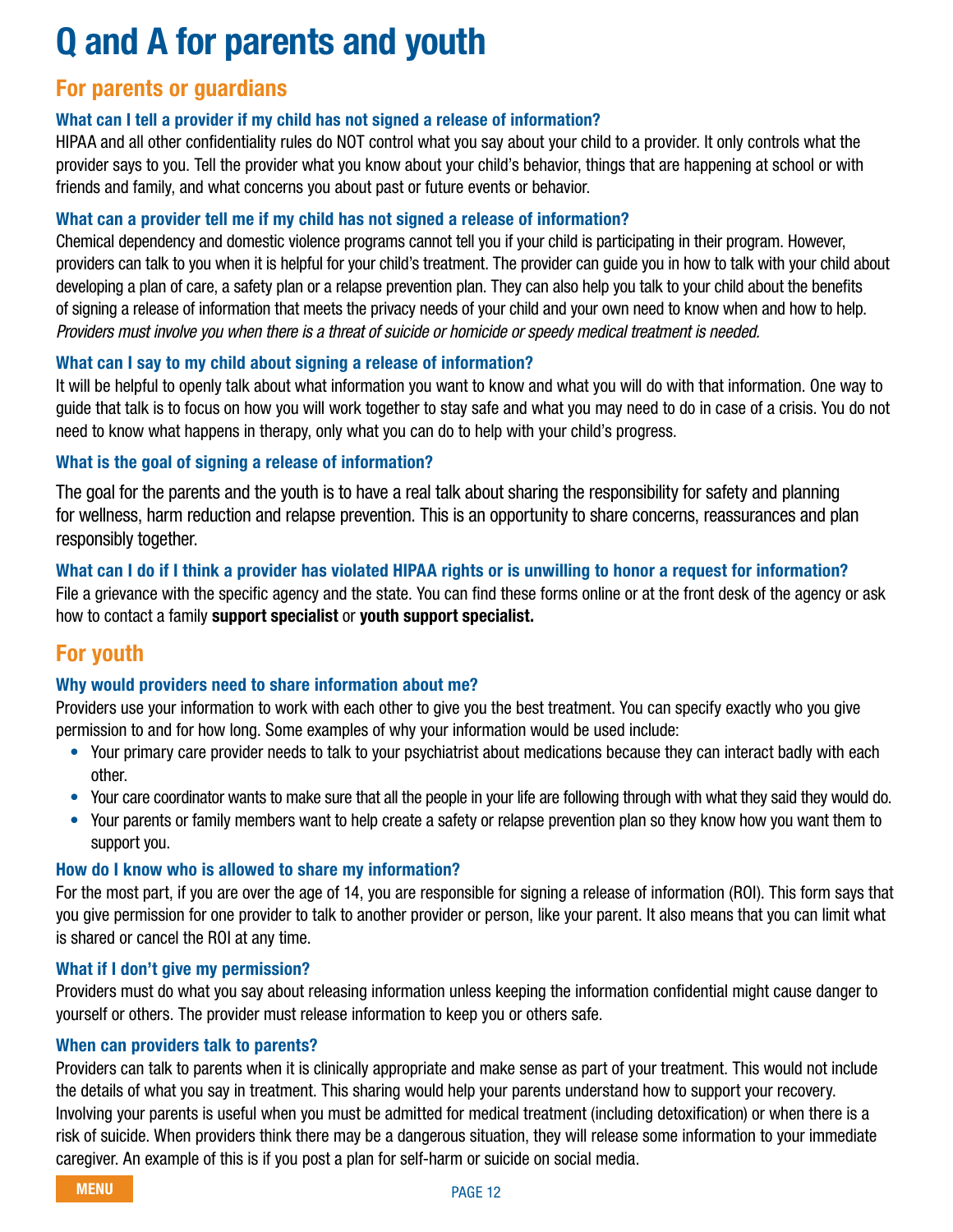### <span id="page-12-0"></span>Home

Things will be different at home. Returning home after a suicide attempt or a hospital stay is a high-risk time. It is normal to want to protect your child or wrap them in a cocoon. However, it is helpful and empowering for your child to be a central part of ensuring their own safety and well-being. Whenever possible, try to work with them. That being said, there are important things you can do to help protect them.

- Keep the following items out of reach of your child even if the new place may be inconvenient:
	- $\circ$  Firearms Assume your child knows where to find the hidden key to a gun safe. It is always safest to remove all the guns from the home, at least temporarily. If they cannot be removed, consider storing the guns and bullets in different places.
	- Prescriptions medications, large bottles of over-the-counter medications, recreational drugs
	- Car keys
	- Sharp instruments
	- Poisons, including bleach or other cleaners
	- $\circ$  Things that are designed to cause fires, like gasoline
	- Ropes, extension cords, smart phone charging cords, ties.
- Discuss significant mood or behavior changes, use of alcohol or drugs, or suicide attempts with your child's clinician.
- Identify events or past circumstances that caused a stressful reaction, especially those that involve personal or interpersonal disappointment. Note patterns of behavior and feelings around these events. Avoid similar situations until your child connects with a behavioral health specialist. For situations that cannot be avoided, do your best to remain calm and not increase your child's stress reaction.
- Ask how you can help. How do they want you to help if they don't feel or seem safe?

If your teen or young adult has misused opioids (street drugs or prescription), consider carrying naloxone. You can buy it at your local pharmacy without a prescription. In the event of an overdose, the spray will help keep your child breathing while you wait for the paramedics.

A good suicide safety plan includes how your family will remove things that could be used in a suicide attempt from the home or secure them so your child cannot get to them. Remove whatever your child used to attempt suicide before your child comes home or as soon as you get home. If you have access to a family support specialist, discuss your plans to remove these things with them.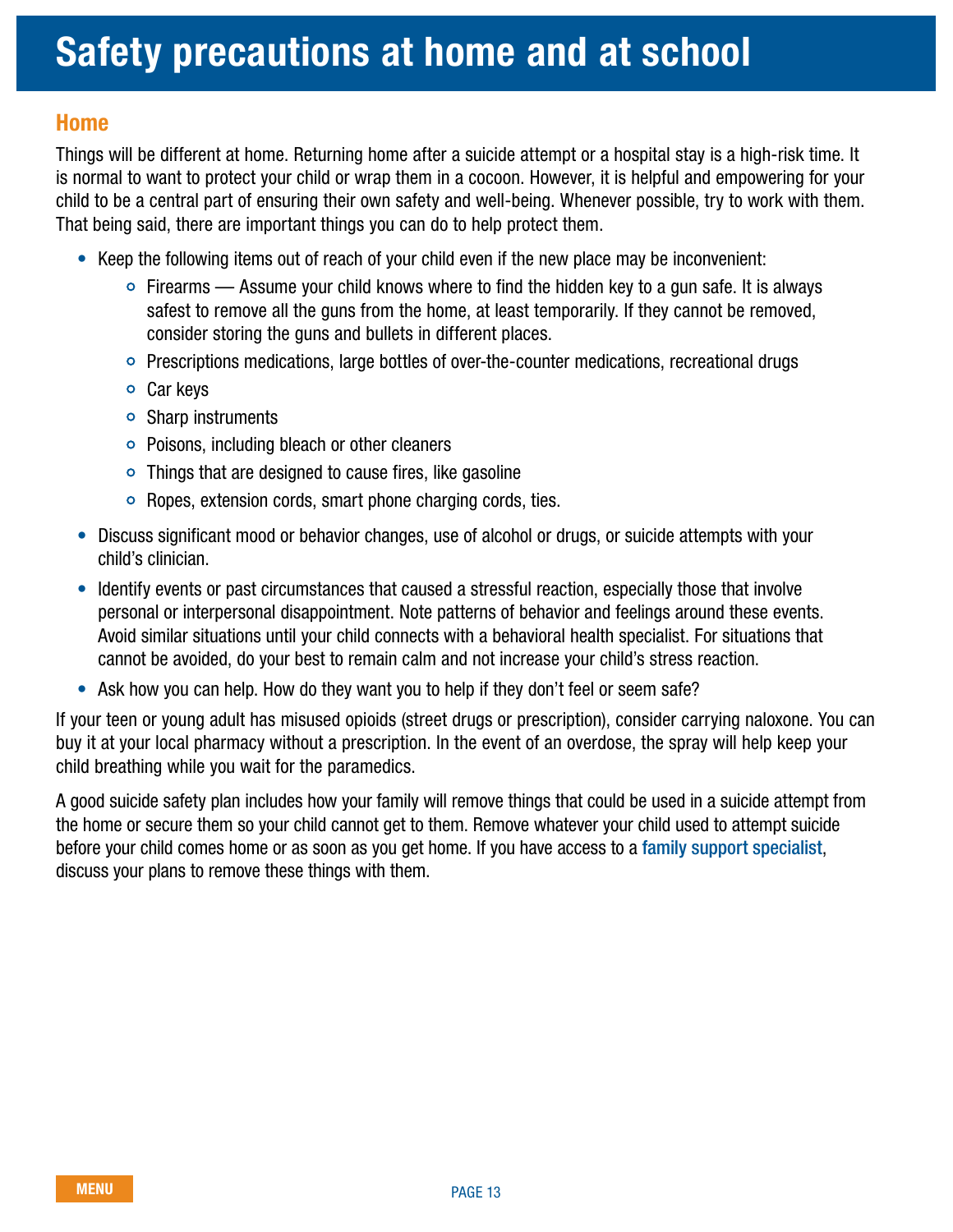### **School**

A safety plan for school will look different than the one created in the emergency department. Returning to school can be very stressful for your child, especially if siblings attend the same school. There are some ways the school can provide support in this time. When the school knows about your child's suicide attempt, crisis or hospital stay, the school counselor, nurse, teacher or administrator can help support the student's return to classes.

You and your child should discuss who will have access to your child's safety plan. School personnel who are a part of the safety plan need to know their own roles, but they don't necessarily need to know all the details of your child's plan. The safety plan at school should not be kept in the student's main file. This ensures no one can access it that is not approved to do so.

The Family Educational Rights and Privacy Act (FERPA) is a federal law that protects the privacy of students' educational records in all schools that receive federal funds. Generally, schools must have written permission to release any information from a student's educational record. However, the school may release information without consent under certain circumstances, including:

- Information necessary to protect the health or safety of the student or other individuals
- School officials with legitimate education interest or
- Other schools to which a student is transferring.

When school staff is aware of your child's needs, they can respond better to behavior changes or concerns. School staff may also become more alert to possible triggers in a way that would not be possible if they were unaware of the concern. The counselor or another member of the school staff will be the contact person for communicating with families on how the student is adjusting and performing in school.

It is important that any information shared with school staff be discussed with and approved by the student. Your child understands more about the school personnel and environment than you do and it is important to make them feel comfortable and empowered in this process. The type and amount of information shared will depend on your child's trust level and could change over time.

As a family, you may wish to share with the school only that your child has had some medical problems and that you need to be called immediately upon your child's request. Reassure the school that the doctor is aware and has approved the child being in school. Then, be mindful to have your phone available so you can respond to your child's call or text.

### Why would my child's school need to know about their recent medical emergency?

### The school may provide the following, along with other options:

- Hold your child's medication in the nurse's office and dispense it as needed.
- Set up a comfortable, quiet room where your child can have time to themselves.
- Allow headphones for music or other aids for self-regulation.
- Postpone or extend time to complete a test or assignment.
- Assign an alternate project if an assignment is triggering.
- Change your child's schedule or classes.
- Provide time for your child to go outside for a pre-approved physical activity to relieve stress.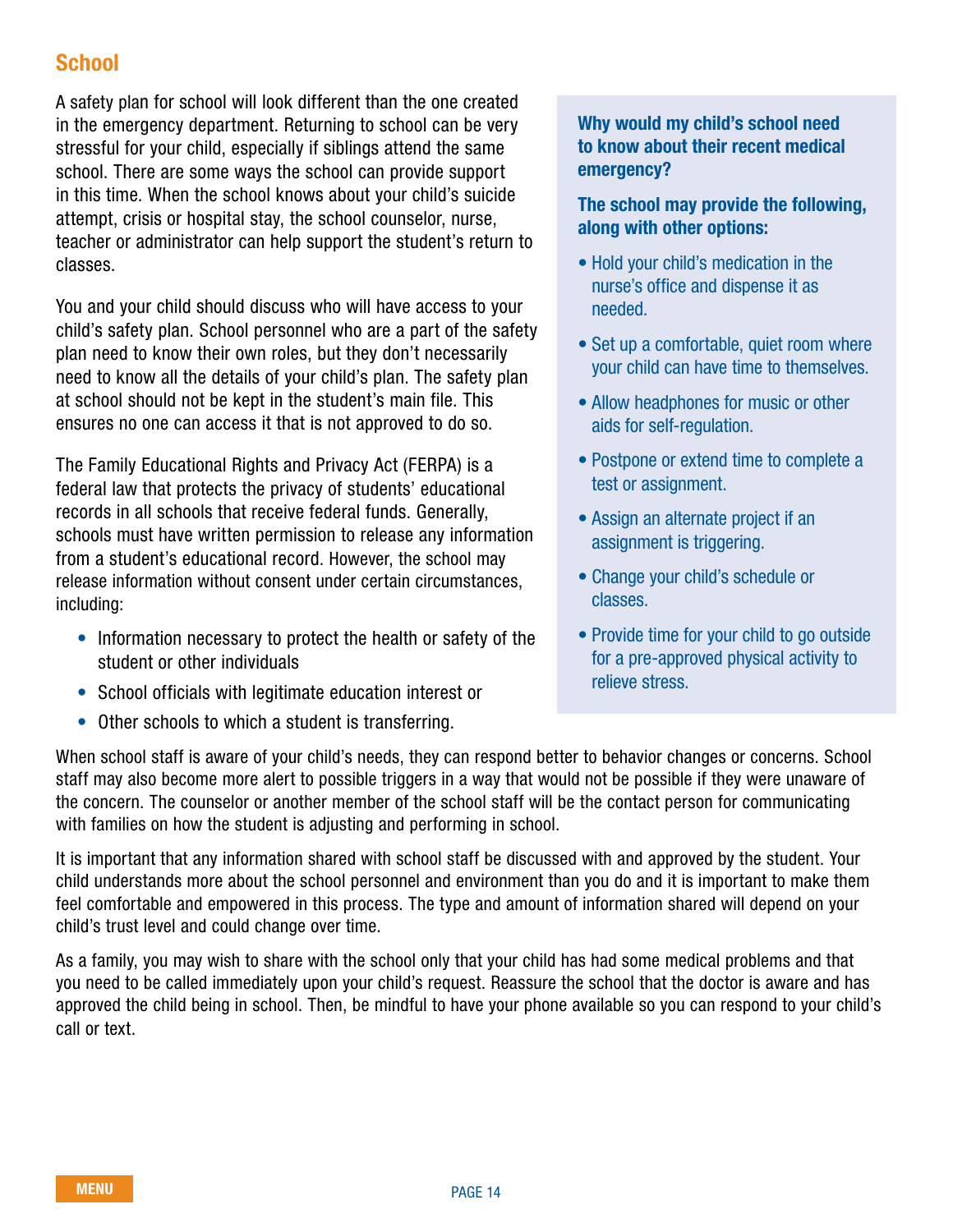### <span id="page-14-0"></span>What youth want parents and caregivers to know

### What advice would you give other parents and families in similar situations? What made you feel supported when you were struggling? What was important for you to hear from those supporting you?

These are the questions we asked youth from across the state. Everyone who was asked had faced a mental health crisis that led them to the emergency department. For some of them, that experience was as recent as last year and for others it has been a decade or longer. What they all have in common is an interest in helping other young people and their families through this experience. Below are their answers which have been edited for length and clarity.

- Listen to me and respect my opinions and choices. I may want to talk to the emergency department staff alone because I may not be ready to share some information with you.
- If you are too emotional to support me in the emergency department, ask someone else to be in the room with me. Let me decide who sits with me.
- Be gentle. Let me have time to sort out what is going on with me. Remember, it takes time to recover.
- Bring something to the emergency department that will help distract me, like a portable gaming system or coloring books, if it is allowed.
- Make sure I get a proper physical and mental health assessment. The doctor may dismiss or make assumptions about my physical complaints.
- I trust you to keep me safe. Be honest about what is going to happen and stay with me if it is allowed.
- Stay calm. Be patient. Don't blame or shame me. Be fully present.
- Comfort me. Listen to me. Validate my feelings. Let me listen to music or something else if I am interested.
- Don't ask me a lot of questions and be supportive, but not pushy!
- I need you to know that I did not attempt suicide for attention.
- Do not talk about my suicide attempt without first talking to me. I felt scared and embarrassed and it was hurtful for my business to be made public.
- Don't judge me. Look at me as a whole person to determine why I am in crisis.
- Stay calm and listen to me.
- I know its stressful for you as a parent/caregiver, but keep in mind that I am going through something too and you getting upset or freaking out is not going to help me. In fact, it may make it worse. Just try and stay calm and remember that you cannot fully understand what I am experiencing.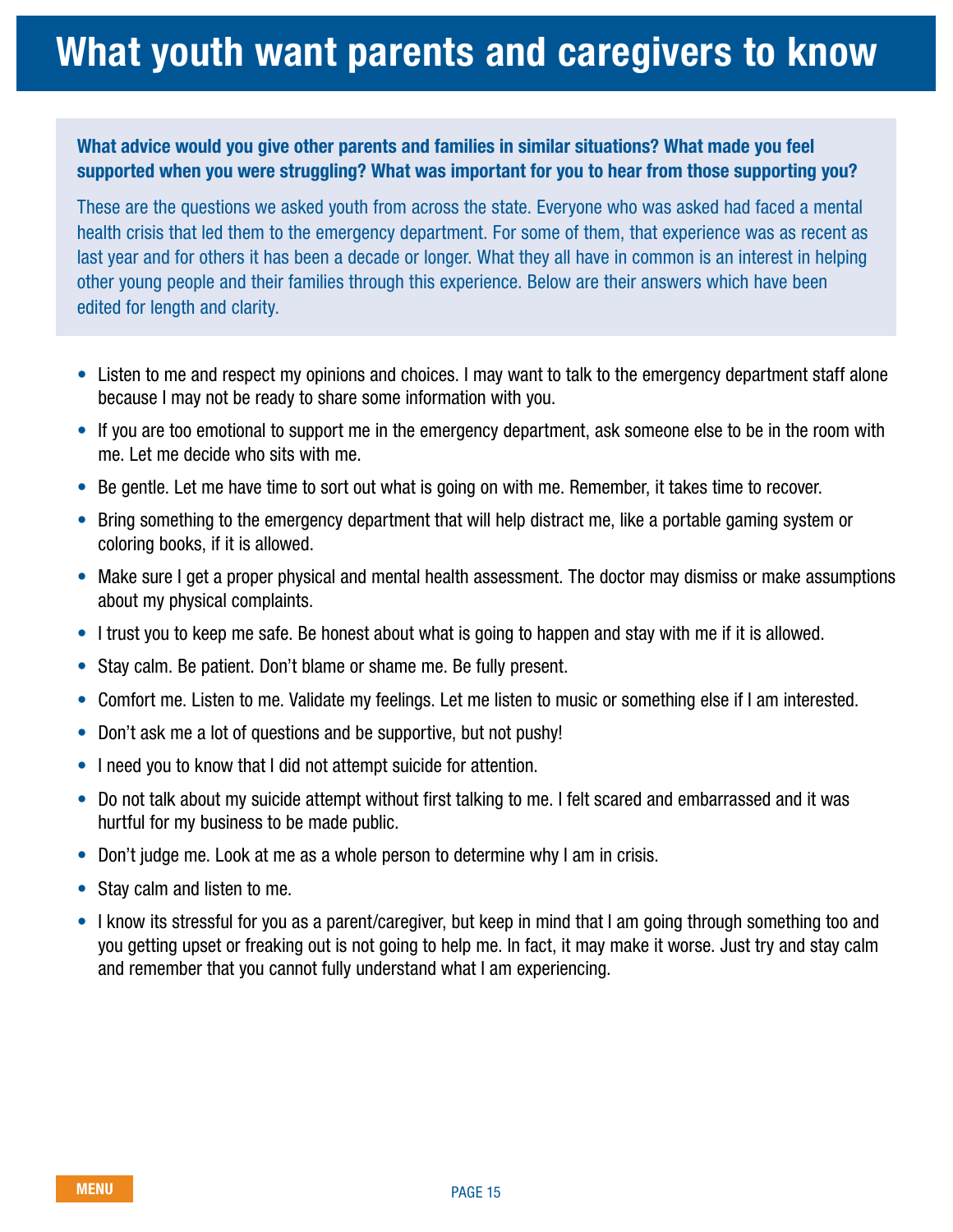- You should try to calm me by keeping a friendly demeanor. Talk with me about things that I am interested in. Any way you can lower my stress is always helpful.
- Help me through this process so I don't feel alone.
- Ask me, "What would make you feel better right now?" Listen to my answers and try to find a solution that works for both of us.
- Make sure I am present when you are talking to my health care provider about me, so I can ask questions and be included in making decisions.
- When talking to me, use plain language. Help me find the right health care specialist and protect my privacy. Listen to me and accept my feelings.
- Let me have some space. Focus on other things and give me moments when I am not the center of your attention.
- Be a positive part of my treatment. This can help ease the transition back home. Having a support system that helps meet my needs, also helps create a safe, positive space for growth and healing. If you are not able to offer support to me, help me find another support system. Leaving the hospital does not mean that the work is done.
- I wish my parents had known that this wasn't my fault or something I chose. I needed my parents to show me that they love me even with my mental health challenges rather than in spite of them.
- Be there for me and advocate for my care. Believe what I tell you. Don't get angry with or blame me.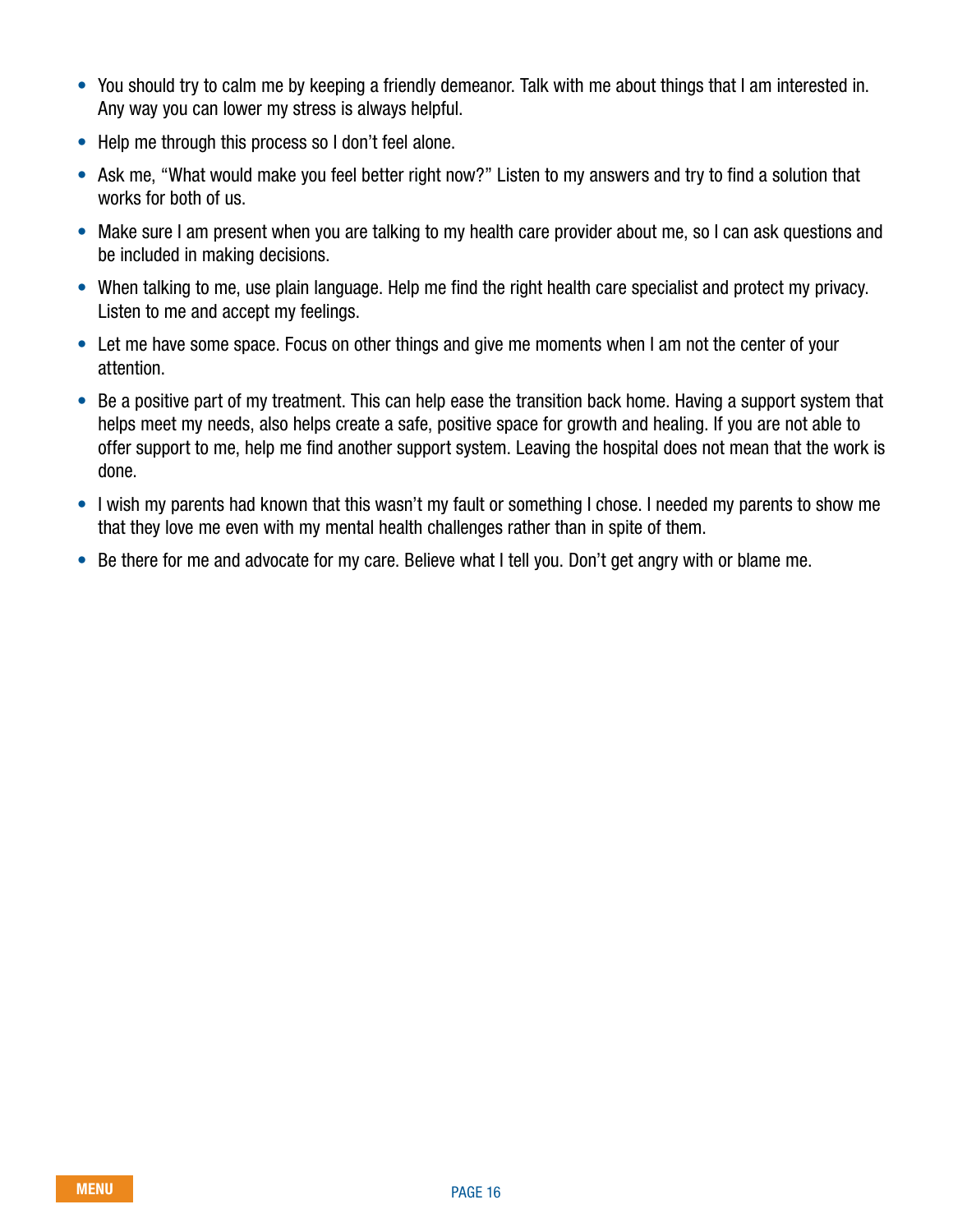### <span id="page-16-0"></span>1. Myth: Talking about suicide or asking someone if they have thoughts of suicide will encourage suicide attempts.

Fact: Suicide is the second leading cause of death for young people age 15–24. Talking about suicide does not increase the risk of suicide. Rather, openly talking about fears is the first step in encouraging a suicidal person to live. That conversation can simply be asking the person if they intend to end their life. The danger is in not asking when you feel there is a risk.

### 2. Myth: Once a young person is suicidal, they will be suicidal forever.

Fact: Most young people who are considering suicide will only be that way for a short period of their lives. The key is interrupting the thought of suicide with meaningful activities and positive relationships. Encourage the youth to engage with people, activities and places that take their mind off suicide. Given proper help and support, they can recover and live happy, healthy lives.

### 3. Myth: People who threaten suicide are just seeking attention.

Fact: Suicide is an action of despair by someone who is in a lot of pain and wants their pain to stop. All suicide attempts must be treated as though the person wants to die. A mental health professional must evaluate them as soon as possible.

### 4. Myth: I cannot help a youth who is using illegal substances.

Fact: Overdose is the third leading cause of death for young people age 15–24 years. Just like when you suspect someone is experiencing suicidal thoughts, you should talk openly about misuse of alcohol and drugs with someone you suspect is misusing them. You don't have to wait until they are arrested or "hit rock bottom." Urging by loved ones is one of the primary reasons people seek treatment. However, it's important to remember that people are most likely to relapse in the first few months after they stop using. While not every action of self-harm, like superficial cutting or drug use, is a suicide attempt, there is a bigger risk of suicide when using and after someone stops using. Make sure you discuss a safety and wellness plan with your loved one.

### 5. Myth: People who get addicted to prescription drugs or alcohol are different from people who get addicted to illegal drugs

Fact: All have the same risk of addiction and all carry stigma and shame. Addiction is a chronic disease like heart disease, diabetes and cancer. Addiction is not a moral issue. It is a brain disease that requires new skills to overcome.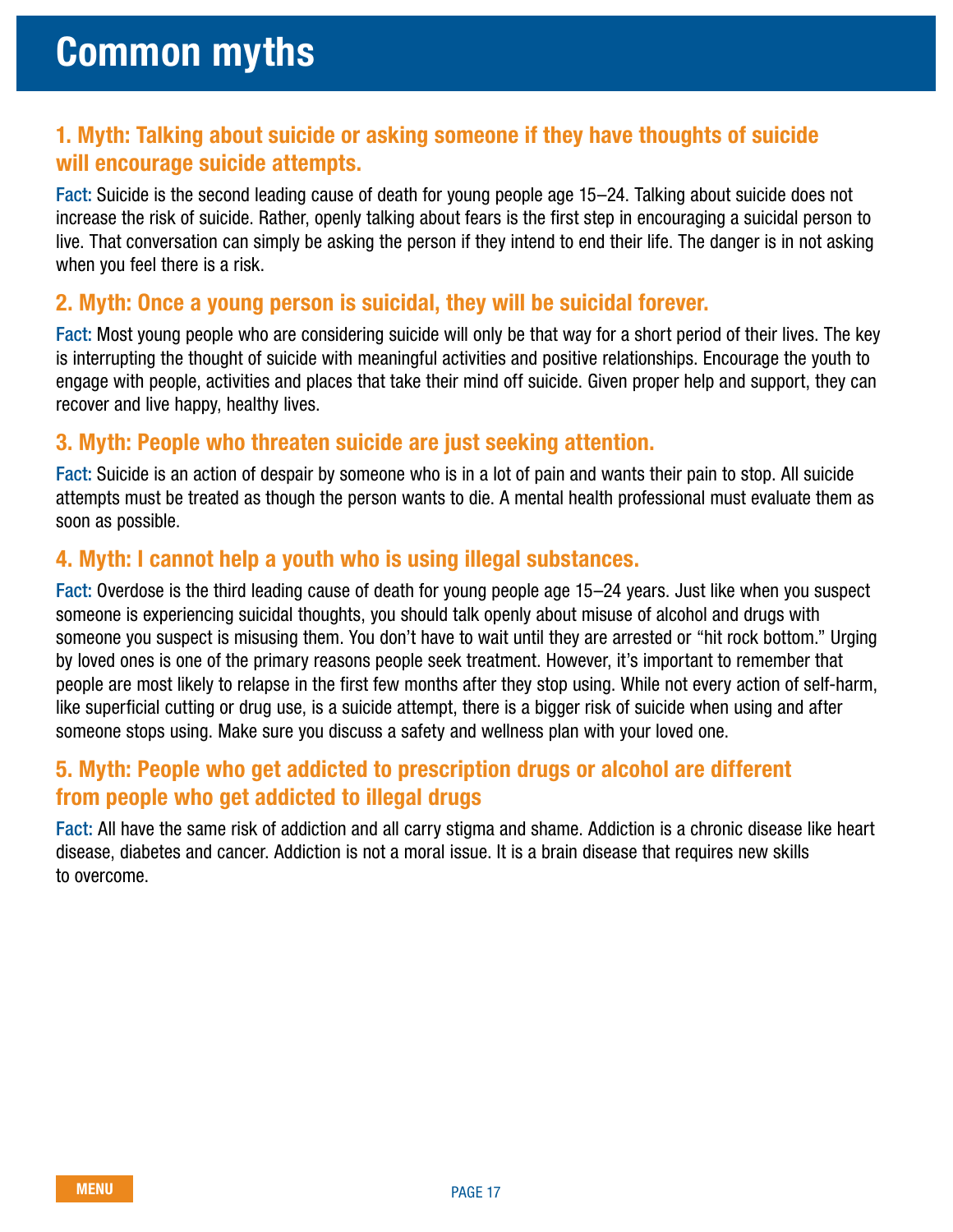### 6. Myth: Noticeable and sudden improvement in the mental state of a young person following a suicidal crisis or depressive period says that the suicide risk is over.

Fact: The opposite may be true. A suicide attempt is regarded as a sign of further attempts. A young person is most at risk of taking their own life in the three months following an attempt. The visible lifting of the problems could mean the person has made a firm decision to kill themselves and feels better because of this decision. Continue using the safety plan and updating it as your needs change.

### 7. Myth: Most suicidal young people never ask for help with their problems.

Fact: The opposite is most often true. Evidence shows that youth give cues 70% of the time. Youth are more likely to ask for help through body language or indirect hints. Ideas like "You'd be better off without me" or feeling useless or like a burden can be strong indicators of risk.

### 8. Myth: Younger siblings can be kept unaware of the crisis.

Fact: Younger siblings, including infants and toddlers, are sensitive to the emotions of other members of the family. They will also have an emotional reaction, though they are likely unable to talk about it aloud. Because they cannot voice their feelings, they may show changes in behavior not directly connected to the family event. Changes in sleep, feeding and other behaviors can happen. Being aware of the infant or toddler's experience and making time for them are steps to protecting their health and well-being during these challenging times.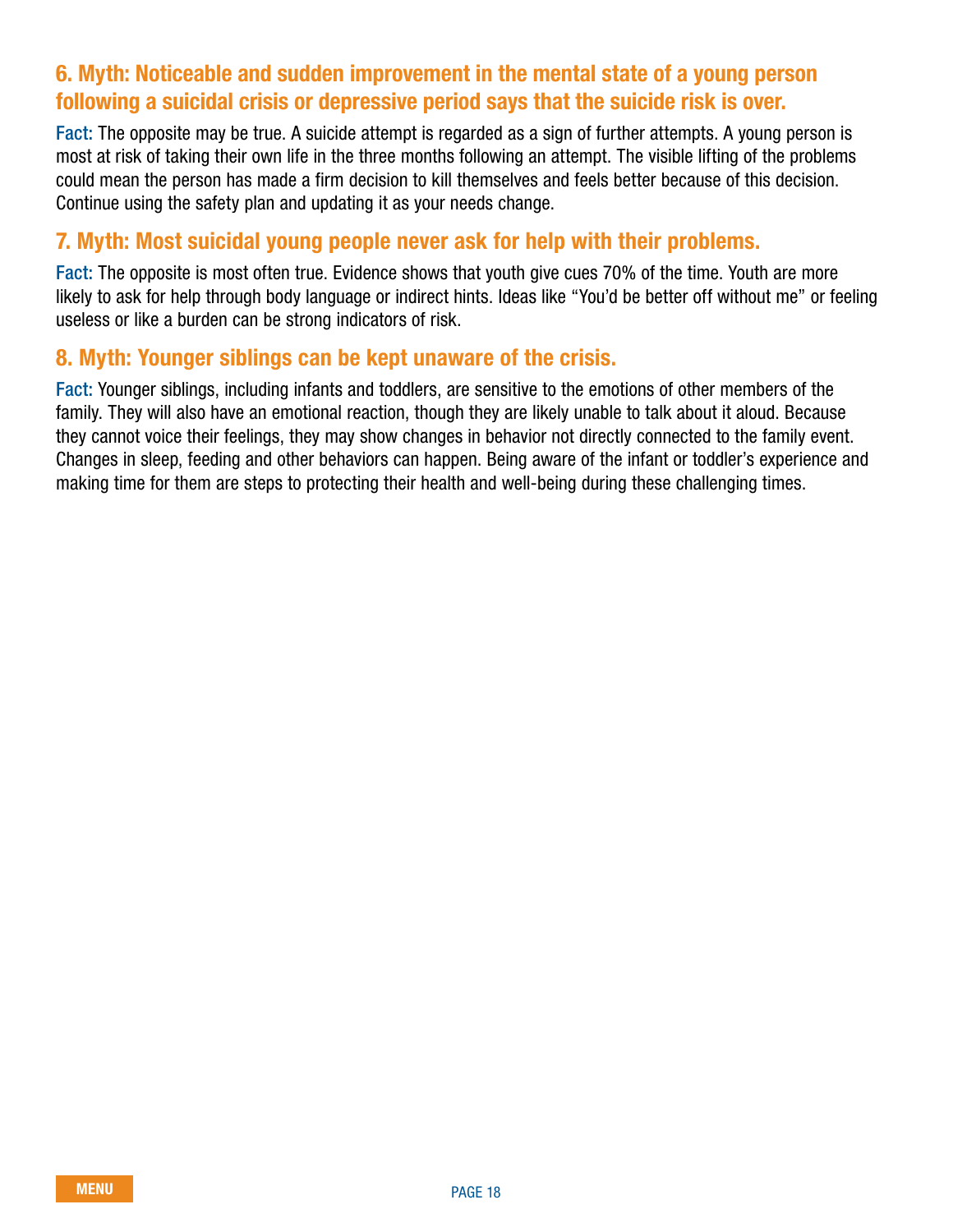# <span id="page-18-0"></span>Talking to family and friends about the crisis

Before talking to anyone else, sit down with your child to discuss who can be told about what happened and how much of the story to tell. Ask your child what they may want you to say if asked about the suicide attempt.

It is okay for you to talk about your own feelings with your support system. However, it is important to avoid sharing your child's feelings or any parts of the story your child has not given you permission to share.

If your child does not want to tell anyone, discuss the thoughts and emotions behind their desire to keep the suicide attempt private. They may not want to share all their reasons with you. Be understanding. Accept their feelings and be up-front that you may need to tell others for your own support. See if you can find a part of the story your child is willing to share. This story may be different depending on who is asking.

Talking to family members is different than talking to others in your community. Siblings, including infants and toddlers, usually sense when something happens and may be confused, afraid and upset. Older children may even feel like they did something wrong. Make sure to emphasize that

no one is at fault. Discuss the safety plan with them and how it applies to each person in the family. Tell them what they can do or say that will help support your child and the rest of the family.

Talking openly with family members about the suicide attempt and suicide in general can help them understand their feelings and reactions and get over feelings of guilt. Knowing how to talk about suicide or crisis events in a way that is appropriate for the developmental age of each child is very important. Seek help from your health care provider for advice and resources on how to talk about suicide attempts with young children. By educating your family members about suicide or the crisis, they can better understand what your child is going through and better help your child's recovery.

### Considerations when talking with children…

Tell the truth. When talking with children, use language they can understand. Do not give details of the suicide attempt or overdose. Let their questions guide the conversation. Be prepared to repeat. Children tend to ask the same question over and over as they try to make sense of what happened.

Listen. Really hear their worries and feelings. Try repeating back what they say to show them that they have been heard. Offer reassurance, but try not to make promises that cannot be kept.

Expect different reactions to emotions. Some may not outwardly react, others may want to be left alone or some may have difficulty being by themselves.

Set time for play. Children often process stories in small pieces. They need time when they can laugh and play and focus on something else. Ask them what they need and go along with what they say. Some elements of the event may emerge in young children's play. This is a healthy way for them to process the experience.

Give comfort. For infants and toddlers, do your best to maintain family routines. Try to include time for talking in this routine. Your family will need time and help to process their feelings. Talking about the suicide attempt openly with your family and admitting your fears aloud can be the first step in coping with it. Think about seeking out a counselor or therapist who can help with these discussions.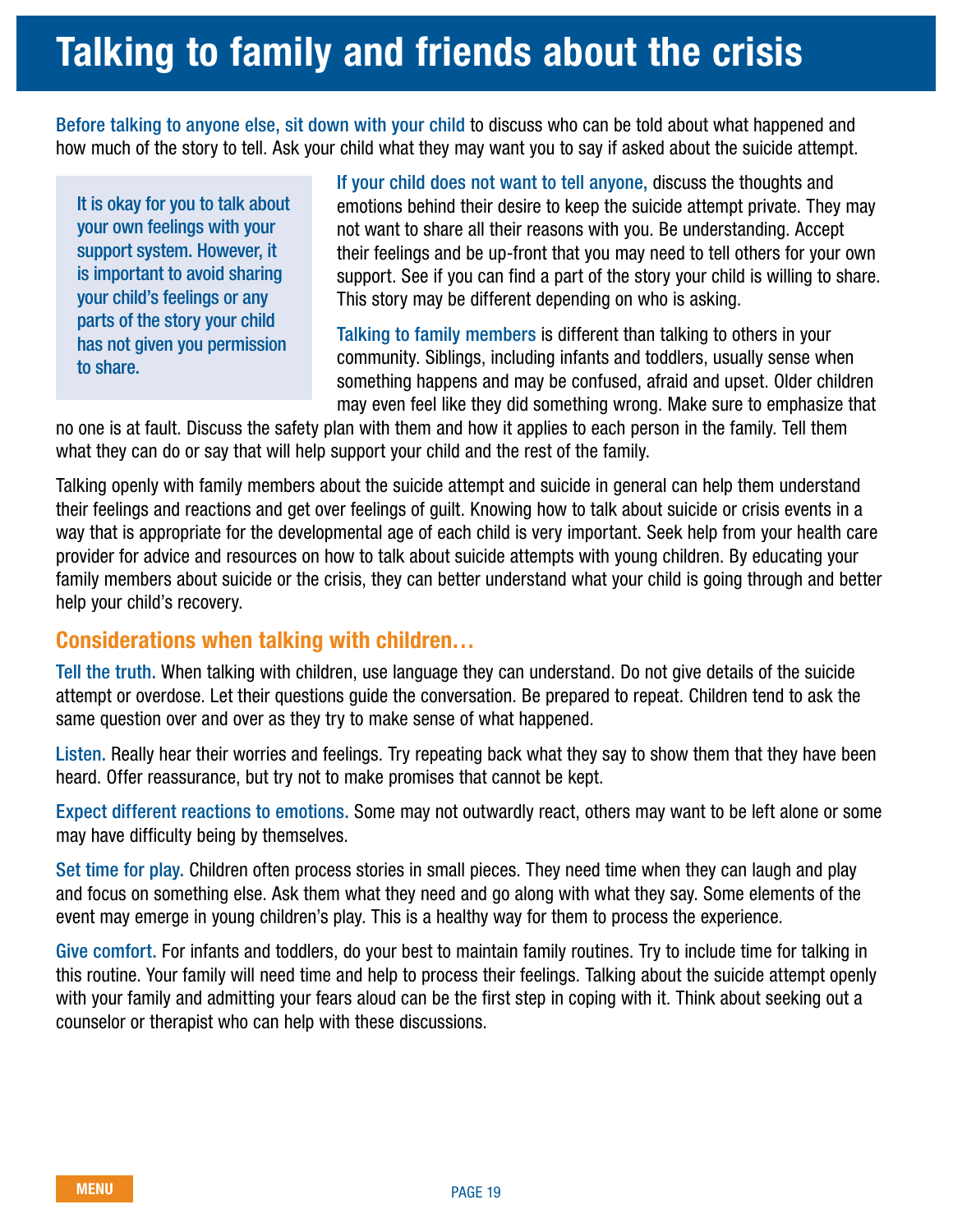### Talking to others outside your family

Support can come from many sources. It is important to know that contact with suicide or suicidal behavior within your family, friends, people you know or in the media can increase the impulse to attempt suicide. This situation is called contagion. Knowing how to handle stress after a suicide attempt in your community or in the media is essential because these skills can help prevent others from attempting similar behavior.

Try to stay connected to your community. People may be interested in what happened and may even ask you directly about the event. Move the conversation away from blame and from the details of the suicide attempt. Focus it on positives, things that connect you to your community and on the future. Help other parents talk to their children about suicide and suicidal thoughts.

Encourage other young people in your community to seek help. Your child's friends may feel confused or have any number of emotions. They may feel like they could have done something to prevent the suicide attempt. Ask them to talk with someone who can help them process their reactions and feelings.

Talk to a family support specialist. Conversations about suicide, particularly your concerns and experiences, are complicated. A family support specialist can help because many of them have had similar things happen in their family. They can listen as a source of nonjudgmental support, give you understanding, offer insights and coach you through difficult conversations. They can also connect you with other helpful resources, training and expertise.

### Over time, your perspective will evolve

Over the course of time, as your child grows older and takes on more responsibility for their health and relationships, the story of today's struggles will change. It's okay to hold onto the information that helps guide future decisions. It is also okay to let go of the parts of the story that are no longer needed. We all need to be kind to ourselves so we can grow into our future selves without being defined by our past.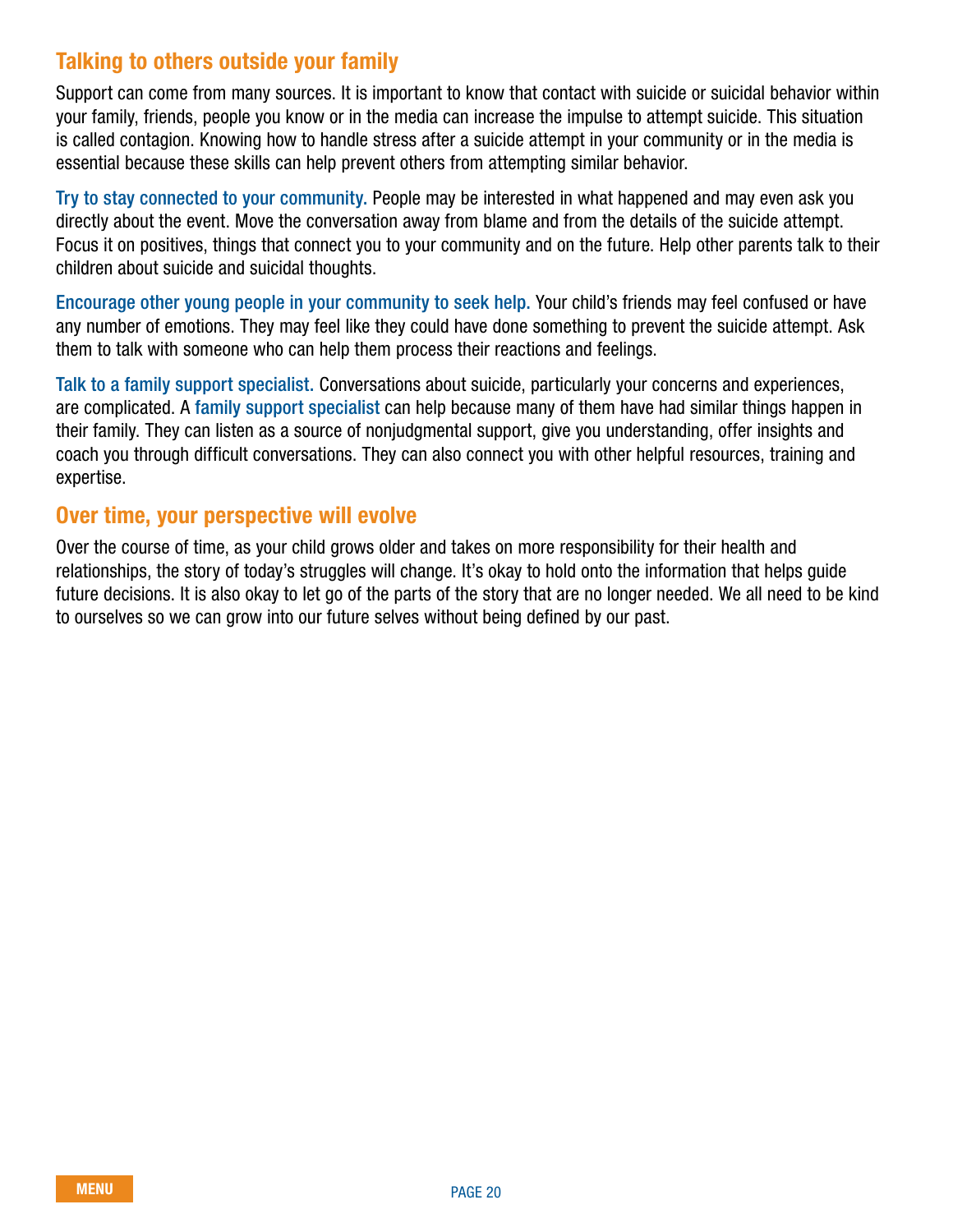- on something positive. • Be kind to yourself. Helping others can leave you feeling angry and
- exhausted. It is okay to set limits and boundaries while still supporting your loved one.
- You and your child don't have to travel this journey alone. See the "Resources" page in this folder for information about organizations that can help you create your own network.

It is okay to lean on other people. Try to find a couple of people you can rely on for a variety of things, including rides, meals, helping with siblings, a shoulder to cry on and even with emergencies at any hour

of the day.

Try to recognize or value one positive thing your child has said or done each day.

A recent suicide attempt, overdose or psychiatric crisis may affect your relationship with your child. You may feel awkward, anxious or more protective. You may not be thinking as clearly as you would under less stressful circumstances. Your child may feel angry, embarrassed or avoid you. Let them know that it is okay to talk to you

### but don't ask a bunch of questions, especially not "why" questions, such as "Why did you do that?". Say how you feel and listen. It can be hard and frightening to hear someone talk about their thoughts of suicide. You

can let them know it is hard for you to hear their pain and watch them suffer, but that you know it is important they have someone to talk to. If you are not ready to hear their thoughts or they don't want to share with you, encourage them to talk to someone else if they have new thoughts of suicide. Discuss who this person or people may be.

### With your child

- Go slowly. Safety and recovery take time. Give your child the time they need.
- Support honest and open talks with your child, their siblings and other family members. Listen with caring and an open mind. Know that your child may shut you out at first as they try to process what happened.
- Tell your child they are important to you, that you care about them and that they have value.
- Support them by being there. Sometimes, it may be very difficult to keep your child safe from their own actions to harm themselves. Being there to help is important, as is learning what actions you can take to help them control their own emotions. When youth feel calm, it allows them to be an active participant in their own safety.
- Work with your child to look after themselves, including getting plenty of rest, healthy food, water and exercise.
- Help them to break time into smaller units: "I just need to get through the next day, the next hour, the next minute, the next few moments."
- Avoid promising that everything will be okay in the future.
- Connect your child to a youth support specialist or a peer support group, if available.
- Keep checking the safety and recovery plan.

### With yourself

- Avoid blaming your child or yourself. This is hard, but very important. Feeling bad or guilty does not help recovery.
- Make plans for the future. It can be something small, but pick something that you and your family will enjoy. It helps to have something to look forward to in the future, and it may help your child later in recovery to focus
	-

# <span id="page-20-0"></span>After the crisis — Dealing with grief and trauma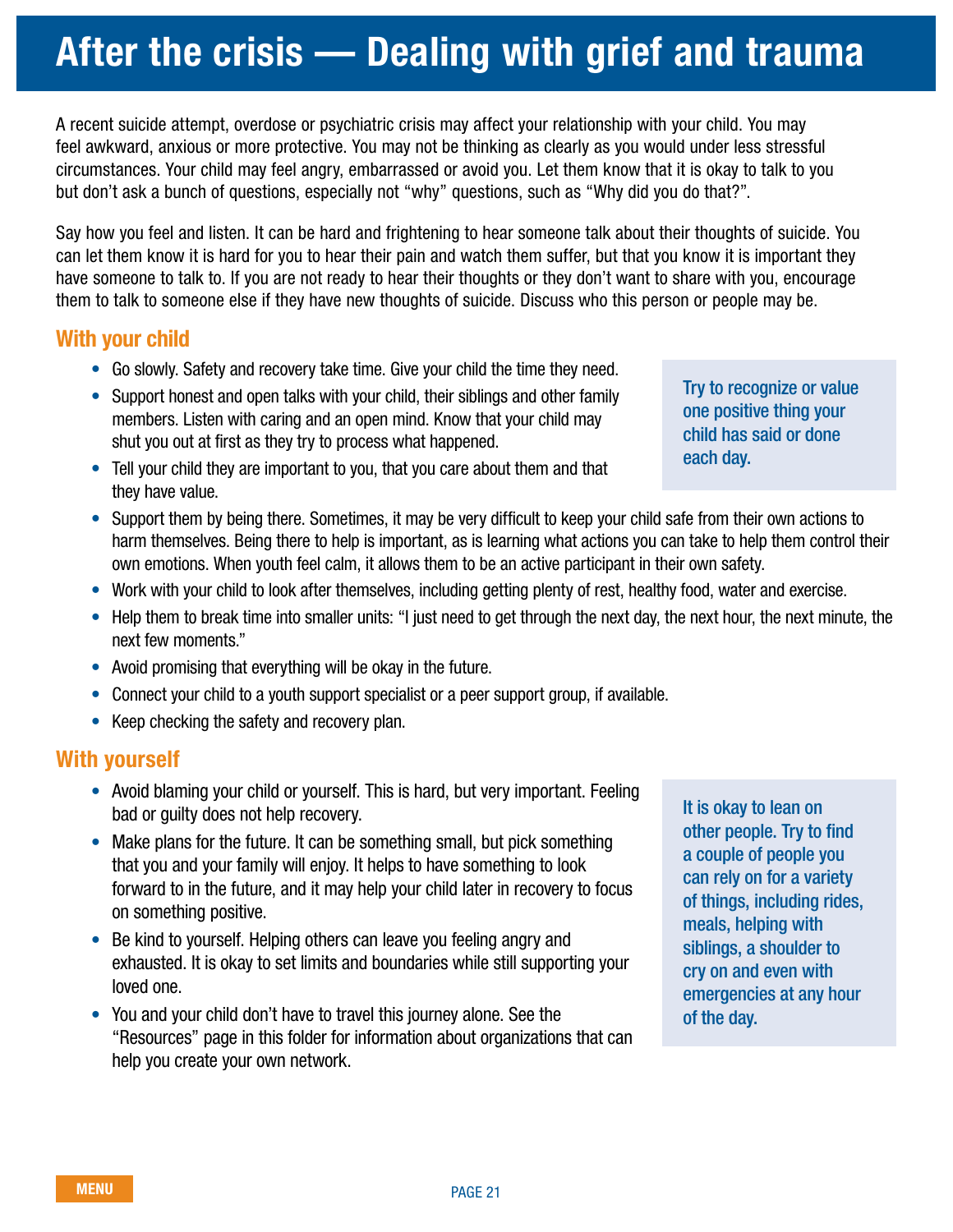### How are you feeling?

You may have a strong emotional reaction to everything that has just happened. You and members of your family may be feeling shock, upset and even grief.

- Grief is the normal and natural emotional reaction to loss or a serious life event of any kind. It is not unhealthy. This is a normal emotional response of a parent whose child has attempted suicide.
- Everyone in your family may experience grief differently.
	- You may feel sad, anxious, guilty, confused, rejected, shameful, angry or overwhelmed.
	- Physical expressions of grief often include crying, headaches, loss of appetite, loss of concentration, difficulty sleeping, weakness, exhaustion, aches, pains or flu-like symptoms.
	- You may feel a grief "ambush" or "storm" (a quick flooding of emotion or physical reaction) when a memory of a loss is set off by words, places, events or thoughts.

### Your recent experience may have been traumatic to everyone involved.

- Trauma is an emotional and physical reaction to a distressing or disturbing experience or event.
- Being in the emergency department can be traumatic and events that brought you there even more so.
- You may recognize trauma more as shock. Its symptoms may include: denial, disbelief, confusion, difficulty concentrating, sadness, hopelessness, anger, irritability, mood swings, anxiety, fear, guilt, shame, self-blame, pulling back from others, disconnection and numbness.

### What can I do?

There are no "normal" timelines for grief and trauma. Every person feels these emotions differently. It is a process and each person will work through it in their own way and their own time. Here are some things that may help you cope with grief and trauma:

- Understand that these intense feelings are normal and will lessen with time.
- Give yourself some time before making decisions. When in shock, you may not be thinking clearly. It is okay to lean on someone you trust to help talk through these decisions.
- Drink water, eat and get regular exercise and rest. Look after yourself and model healthy habits for your family.
- Make time to talk about these events with your adult partner or co-parent. Grief, fear and trauma cause stress on a relationship. Building communication between the adults in the family is important.
- If comfortable, talk to close friends, a family support specialist or other community groups, like a support group or your faith community. This journey can be exhausting — don't try to handle it alone.
- Grief and trauma are complicated. Please contact a counselor or therapist if you have:
	- Difficulty keeping up your normal routine (going to work, taking care of yourself, etc.)
	- Feelings of depression
	- Thoughts that life isn't worth living or of harming yourself
	- $\circ$  Guilt or you can't stop blaming yourself.

Sometimes the grief gets in the way of parents being able to talk to each other. Couples who can't talk to each other about their grief have a hard time talking with their children about the same things. This can lead to couples getting cut-off from each other. A counselor or therapist can be a great resource in helping you begin to communicate effectively again.

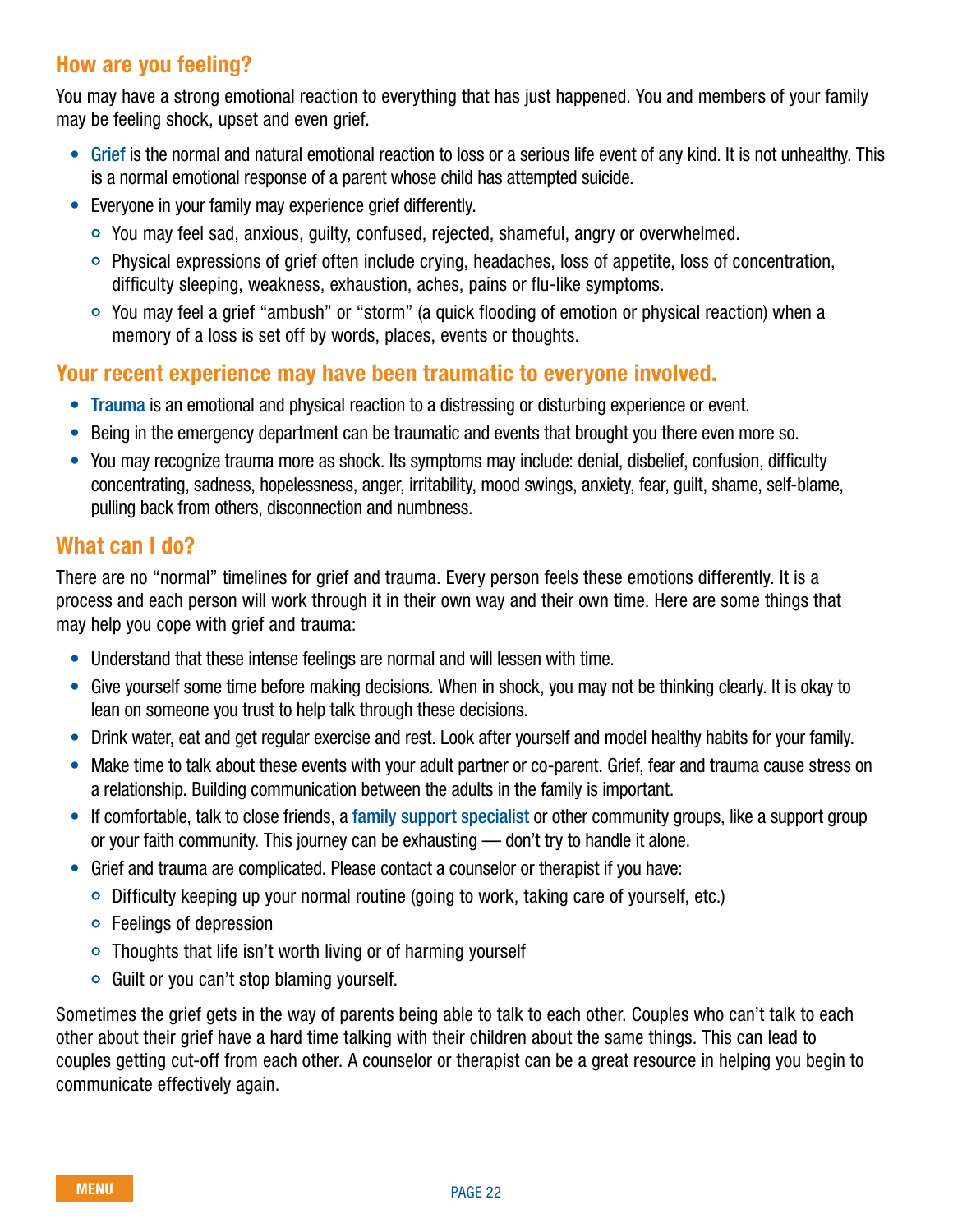### <span id="page-22-0"></span>Resources and glossary of terms

### **Resources**

4th Dimension Recovery Center — Serves youth in recovering from addiction 3807 NE Martin Luther King Jr Blvd Portland, OR 97212 <http://4drecovery.org>

Depression and Bipolar Support Alliance 800-826-3632 [www.dbsalliance.org](http://www.dbsalliance.org)

Disability Rights Oregon 503-243-2081 [www.droregon.org](http://www.droregon.org)

The Dougy Center — Providing Grief Support 866-775-5683 [www.Dougy.org](http://www.Dougy.org)

FACT Oregon — Questions about special education 503-786-6082 [www.factoregon.org](http://www.factoregon.org)

Lines for Life YouthLine — Confidential Teen-to-Teen Crisis and Helpline Helpline: 877-968-8491 or Text "teen2teen" to 839863 [www.linesforlife.org](http://www.linesforlife.org)

National Alliance on Mental Illness — Resources and information for family members/caregivers Helpline: 800-950-NAMI (6264) [www.nami.org](http://www.nami.org)

National Alliance on Mental Illness Oregon — Connect with local support groups and affiliates Helpline: 800-343-6264 [www.namior.org](http://www.namior.org)

National Federation of Families for Children's Mental Health 240-403-1901 [www.ffcmh.org](http://www.ffcmh.org)

National Suicide Prevention Lifeline 1-800-273-TALK (8255) or Text "273TALK" to 839863 [www.suicidepreventionlifeline.org](http://www.suicidepreventionlifeline.org)

Oregon Council of Child and Adolescent Psychiatry [www.occap.org](http://www.occap.org) — resources for families and youth

Oregon Family Support Network — Access to family support specialist 503-363-8068 [www.ofsn.org](http://www.ofsn.org)

Partnership for Drug-Free Kids Bilingual (English/Spanish) Parent Helpline: 1-855-DRUGFREE (1-855-378-4373) [www.drugfree.org](http://www.drugfree.org)

Trevor Project — LGBTQ Crisis and Helpline TrevorLifeline: 1-866-488-7386 [www.thetrevorproject.org](http://www.thetrevorproject.org)

Warmline — Oregon Peer-Run Consumer Support – support for adults with psychiatric issues 800-698-2392 [www.communitycounselingsolutions.org/warmline](http://www.communitycounselingsolutions.org/warmline/)

Youth ERA — Youth Support Services 971-334-9295 [www.youthera.org](http://www.youthera.org)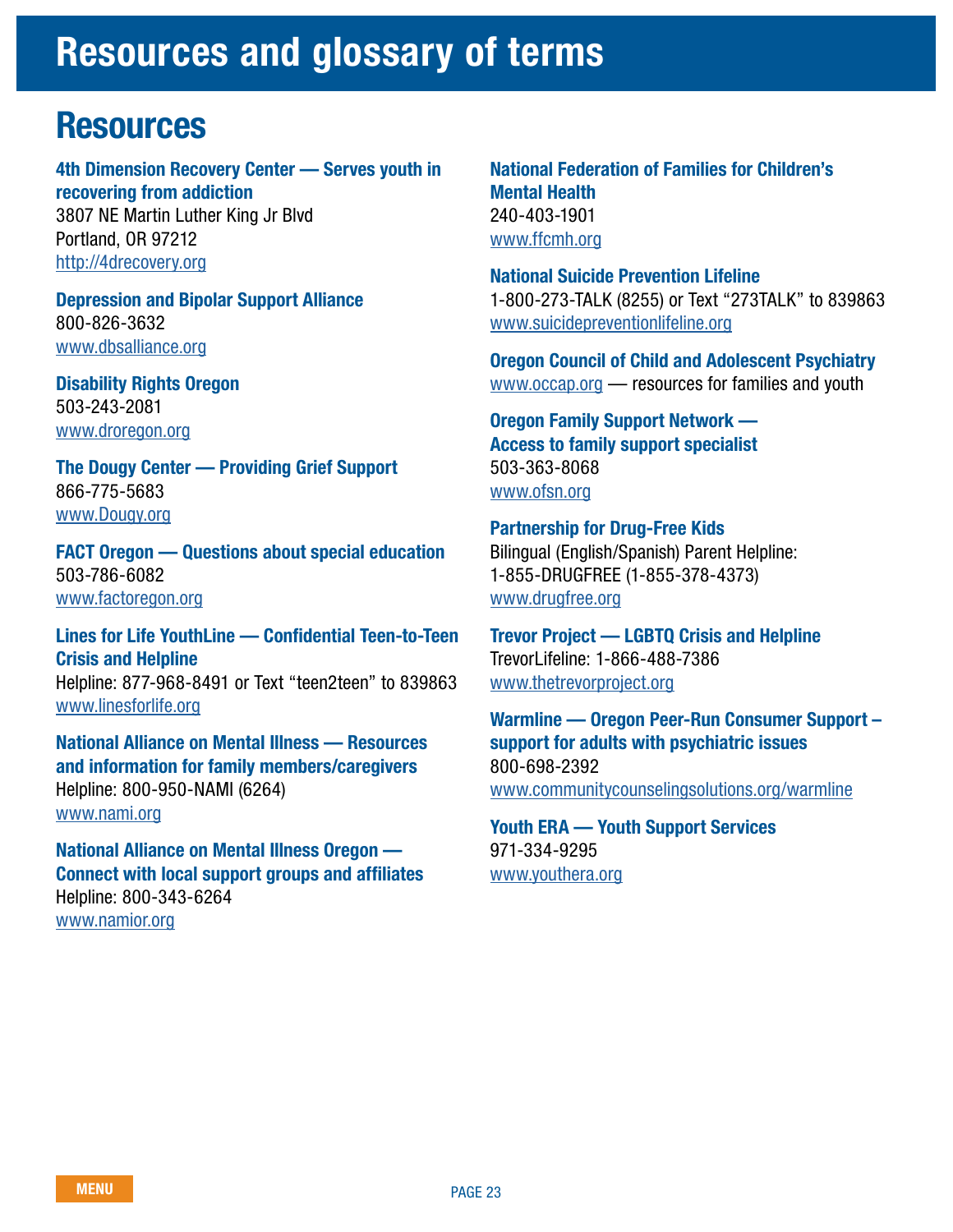### Glossary of terms

### **Caregivers**

These individuals do not have legal authority to make medical decisions for the youth. They may be friends, family members, foster parents, neighbors or anyone who is with the youth in the emergency department and will continue to look after the youth in the days after the crisis.

### Coordinated care organizations (CCO)

In Oregon, CCOs are healthcare coordinating agencies managed by the state instead of the federal government. They contract with a network of health care providers in their community to serve people who receive health care coverage under the Oregon Health Plan (Medicaid).

#### Counselor

Someone who is not a physician, is licensed and specializes in mental health or addiction treatment.

### Emergency department

May also be called the emergency room.

#### Family support specialists

Trained and certified individuals who use their own experience with parenting a child with health or behavioral health challenges to support other parents and their children …and help them navigate… services and advocate for their families.

#### Inpatient

Type of treatment that requires 24-hour care at a livein facility or hospital; a doctor must write an order to formally admit someone.

#### Lethal means counseling

Assistance to families and individuals on how to assess and reduce access to dangerous things that may be used to attempt suicide.

### Oregon Health Plan (OHP)

OHP is Oregon's public health insurance program, also known as Medicaid.

#### **Outpatient**

A place where you get medical and behavioral health treatment or testing without being admitted to a hospital. This can include the emergency department, a doctor's office, a medical lab or therapy.

### **Parents**

As used in this guide, refers to the youth's legal guardians.

### Psychiatrist

A medical doctor specializing in mental health. Psychologist, mental health clinician, therapist.

#### Safety plan

Written, ordered list developed with the youth and family describing coping strategies and resources for reducing risk of suicide, psychiatric emergencies, or alcohol or drug overdoses.

#### Stabilization in the emergency room

Emergency department staff will focus first on steadying the medical condition of the youth. This means ensuring the youth is conscious, breathing and has vital signs within normal limits before continuing with further assessments. Then, they will work to reduce the immediate risk of suicide, overdose or psychiatric emergency by prescribing a medication and creating a safety plan so the youth can be released home or to another level of care.

#### Suicidality, suicidal ideation

The likelihood of someone killing themselves; thinking about or being preoccupied with thoughts of suicide.

#### **Wraparound**

A coordinated set of outpatient health, psychiatric, and behavioral health services and community support that includes respite, care coordination, family support specialists and youth support specialists.

#### Youth support specialists

Trained and certified young adults who use their own lived experience with health challenges to help other young people navigate services and advocate for themselves.